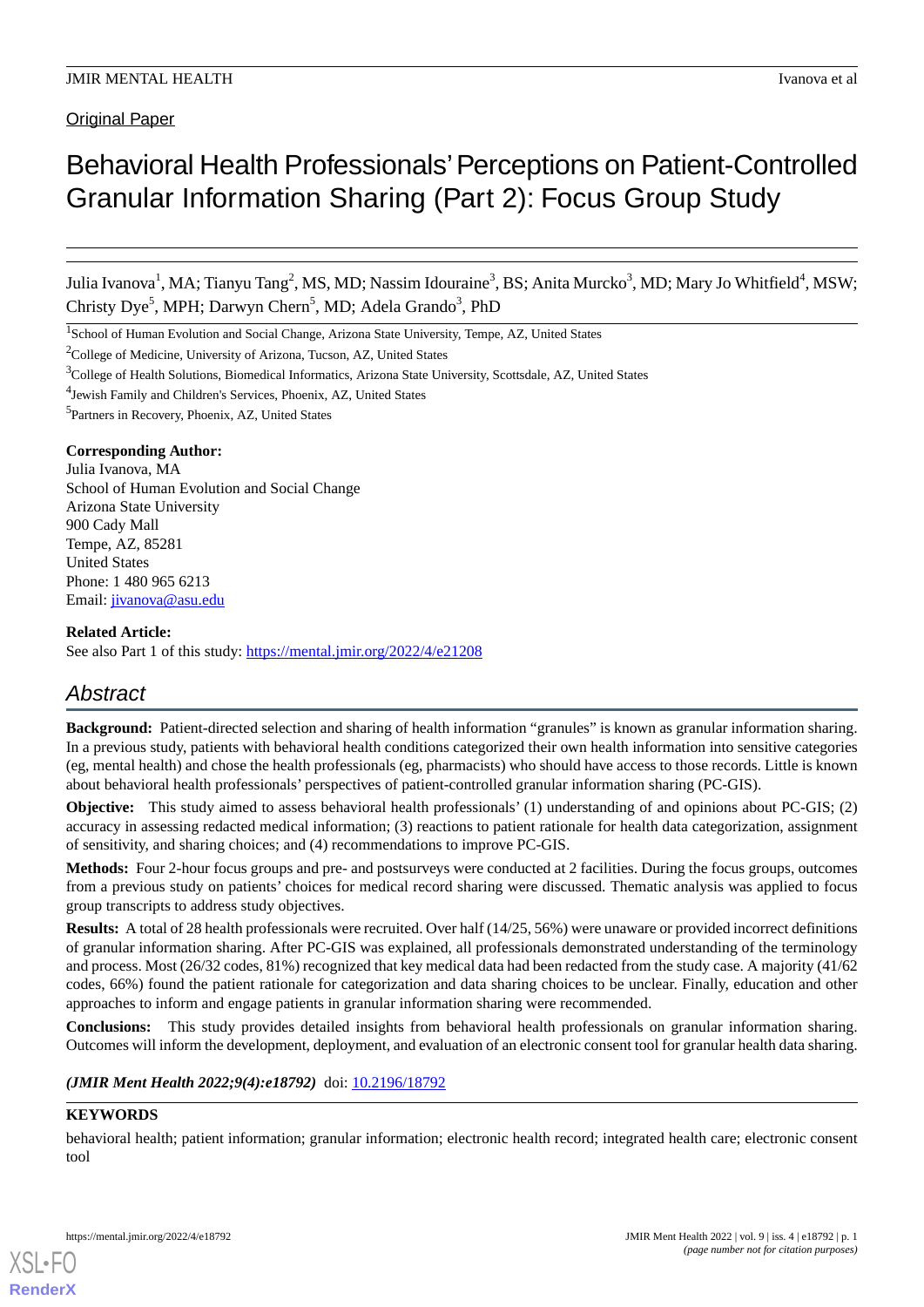## *Introduction*

Patient-directed selection and sharing of health information "granules," that is, the lowest level of health information considered significant (eg, diagnoses, laboratory results, medications), is known as patient-controlled granular information sharing (PC-GIS) [\[1](#page-11-0)-[6\]](#page-11-1)*.* With the growth of integrated physical and behavioral health care and its reliance on health data sharing, the Office of the National Coordinator for Health Information Technology has promulgated recommendations for PC-GIS by suggesting the implementation of electronic consent tools [[5,](#page-11-2)[6](#page-11-1)]. This model permits the selection and sharing of health information "granules" with patient-specified institutions or personnel for distinct purposes [[7\]](#page-11-3) and creates a foundation of trust and transparency among patients, providers, and data stewards [[6](#page-11-1)[,8](#page-11-4)]. While rudimentary ethical guidelines for PC-GIS exist, more comprehensive research is needed [[9](#page-11-5)[-11](#page-11-6)] to harmonize health professionals' needs with patient choice in an electronically mediated data segmentation environment and, ultimately, a PC-GIS tool.

Literature regarding PC-GIS and granular consent has predominantly focused on the patient perspective [[4](#page-11-7)[,7](#page-11-3),[12\]](#page-11-8). Outcomes from these studies show that patients view PC-GIS and granular consent positively, especially with respect to sensitive electronic health record (EHR) information [\[7](#page-11-3)]. Of the PC-GIS studies, few use actual patient EHR data [\[7](#page-11-3),[12-](#page-11-8)[15\]](#page-11-9). In a 2015 study, Schwartz et al [\[16](#page-11-10)] observed how patients enact granular control over their EHR data in a primary care setting. Of the 105 participants given granular sharing control, 45 (43%) chose to limit access to at least one professional, with varying preferences on the type of information restricted. While patients viewed record-sharing control positively (94.3%), they believed that such control may affect their relationship with health professionals (48.6%) [[16,](#page-11-10)[17](#page-11-11)]. Neves et al [[15\]](#page-11-9) and Papoutsi et al [[18\]](#page-11-12) studied EHR information sharing for research purposes and noted that while patients appear to be concerned about the security of EHR data when shared, health professionals—perhaps incorrectly—worry about patients' perceived unwillingness to share EHR information.

A 2020 systematic literature review by Soni et al [[19\]](#page-12-0) found only 8 peer-reviewed articles on PC-GIS and only 1 that considered the health professional perspective [[20\]](#page-12-1). To understand primary care professionals' responses and perceptions, Tierney et al [\[20](#page-12-1)] supplemented the study by Schwartz et al [\[16](#page-11-10)] by reporting professionals' perceptions and the frequency with which these professionals "broke the glass," or overrode patients' sharing preferences, to access additional patient information. The health professionals in this study were based in a general internal medicine clinic—8 physicians, 4 clinical nurse assistants, 3 physician assistants, 2 nurse practitioners, 5 nurses, and 9 medical assistants. The 31 participating health professionals "broke the glass" 102 times, and 90% of these instances were for patients not enrolled in the study [[20\]](#page-12-1). Professionals "broke the glass" for 14% of the total study patients but never "broke the glass" for patients who did not redact information [\[20](#page-12-1)]. Of the 24 professionals who responded to their poststudy survey, 63% responded "strongly agree" to the statement "restricting access to all or part of a

patient's EHR will likely reduce the quality of care I deliver" while agreeing that patients should have such control [[20\]](#page-12-1). Although Schwartz et al [[16\]](#page-11-10) and Tierney et al [[20\]](#page-12-1) provided patient and health professionals'survey responses, they did not provide patient rationale and included minimal provider rationale for the PC-GIS choices.

Prior literature shows that patients may restrict access to potentially sensitive health data because of stigma or fear of discrimination [[21-](#page-12-2)[23](#page-12-3)]. The 2020 research by Soni et al [[19](#page-12-0)[,24](#page-12-4)] reported a mixed-method approach using patients' own EHR information to assess preferences for PC-GIS in behavioral health care settings. The study outlined a card-sorting, semi-structured interview methodology of asking 25 Englishand Spanish-speaking patients who were diagnosed as having general behavioral health (GBH) disorder and serious mental illness (SMI) from 2 integrated care clinics to categorize 30 items from their own EHRs as sensitive or nonsensitive. Nonsensitive data included all general physical health items, while the sensitive data groups were based on the Substance Abuse and Mental Health Services Administration sensitivity groups: alcohol use and alcoholism, communicable diseases, drug abuse, genetic information, mental health, other addictions, and sexual and reproductive health [\[19](#page-12-0),[24,](#page-12-4)[25\]](#page-12-5). Participants were asked to classify the 30 items by sensitivity, that is, not sensitive, somewhat sensitive, sensitive, and then to exercise PC-GIS. Participants considered mental health (76%), sexual and reproductive health (75%), and alcohol use (50%) as sensitive categories. They were willing to share items related to other addictions (100%), genetic data (95.8%), and nonsensitive information (90.5%) [[19\]](#page-12-0). Sharing preferences and sensitivity classifications did not significantly correlate [[19\]](#page-12-0). Further, the study showed that participants' understanding and views on sensitivity, categorization, and sharing of information were diverse and that such diversity could impact use of an electronic consent tool [\[24\]](#page-12-4). Participants'personal circumstances impacted their sensitivity classifications and sharing preferences, but classification and sharing were approached independently [[19,](#page-12-0)[24\]](#page-12-4).

Participants from the study conducted by Soni et al [\[19](#page-12-0),[24\]](#page-12-4) and Schwartz et al [[16\]](#page-11-10) chose to share their data with all (48%) or some health professionals (52%). Health professionals included primary care providers, specialty care physicians, pharmacists, nurses, case managers, counselors, and medical assistants. The researchers suggested that a study focusing on professionals' perceptions of PC-GIS would enrich their findings and further inform understanding of the elements needed to support PC-GIS.

It is critical to understand professionals'perspectives to develop granular consent systems that balance patient desires with the information needs of health professionals. This study focuses on health professionals employed by the integrated care clinics used by the study conducted by Soni et al [[19,](#page-12-0)[24](#page-12-4)] and uses the study's results in the focus group design [\[20](#page-12-1)].

Our study used qualitative data analysis to gain insight into health professionals' perspectives of PC-GIS, specifically the (1) understanding of and opinions about PC-GIS; (2) accuracy in assessing patient-directed redaction of medical information; (3) reactions to patient rationale for health data categorization,

 $XSJ \cdot F$ **[RenderX](http://www.renderx.com/)**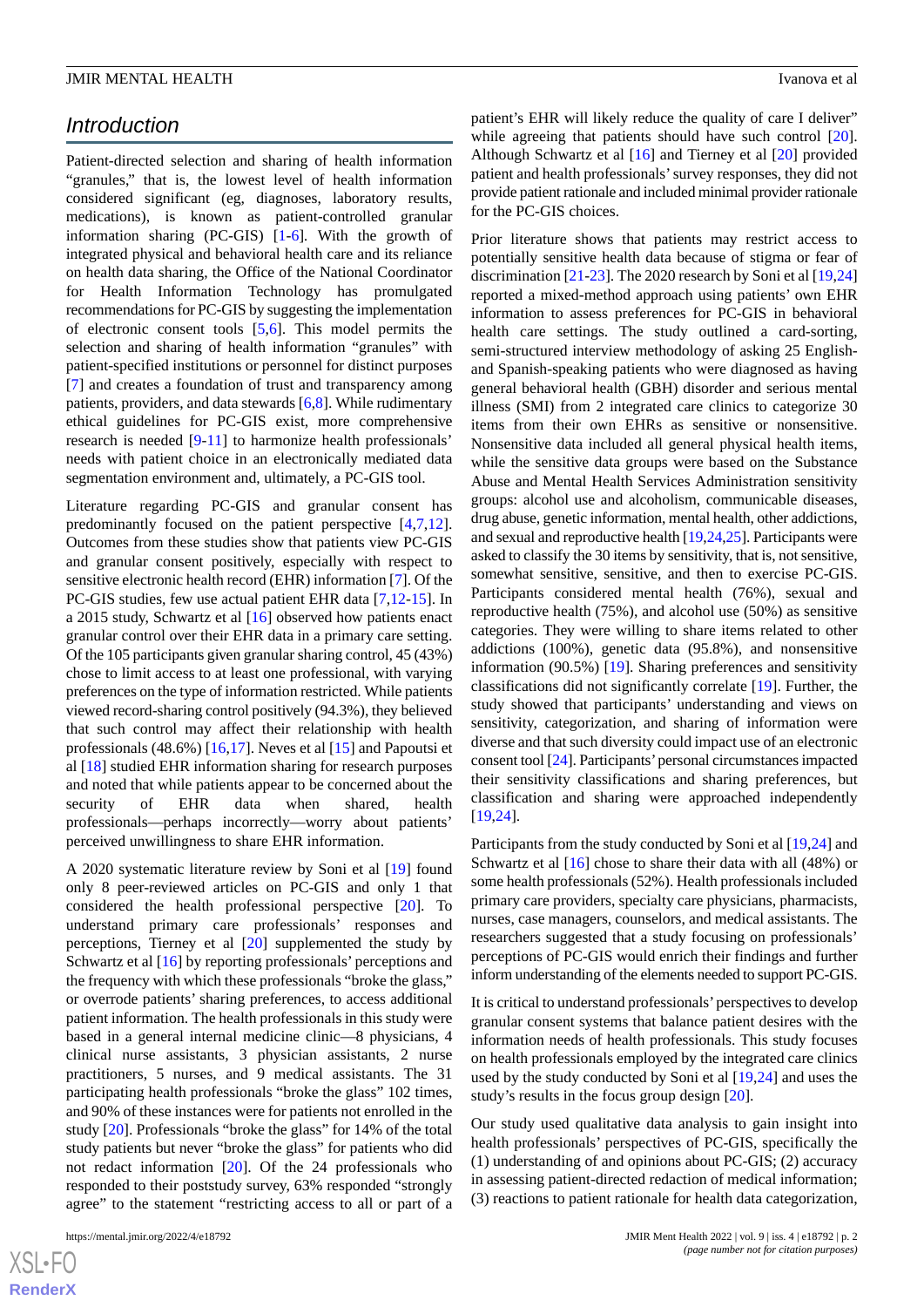assignment of sensitivity, and sharing choices; and (4) recommendations to improve PC-GIS.

Results and recommendations from our study and Soni et al's research [\[19](#page-12-0),[24\]](#page-12-4) will inform the development of a PC-GIS tool, My Data Choices*,*inspired by similar technology developed by the Substance Abuse and Mental Health Services Administration [[25\]](#page-12-5). My Data Choices will be pilot tested at the same integrated care settings at which this study was conducted.

# *Methods*

## **Clinical Settings**

Study data were collected at 2 integrated care clinics [\[19](#page-12-0),[24\]](#page-12-4). One facility focuses on caring for patients diagnosed as having GBH disorder, and the other facility specializes in caring for those diagnosed as having SMIs. These facilities will be referred to as GBH Facility and SMI Facility throughout the manuscript. The GBH Facility staff had 85% nonprescribers and 15% prescribers, while the SMI Facility staff had 90% nonprescribers and 10% prescribers. Prescriber designation is determined by the Secretary of Labor definition [\[26](#page-12-6),[27\]](#page-12-7). Participants were selected to achieve representative samples at each facility.

## **Participants**

<span id="page-2-0"></span>The study was approved by the Arizona State University Institutional Review Board (#00010309). Participants who spoke English, were 21 years or older, worked closely with patients (primary care providers, psychiatrists, nurses, case managers, etc), and are currently or were recently involved in the previous year in consent processes at the 2 facilities were included. The SMI Facility participants were self-selected through a flyer distributed by a facility representative. A representative sample of professionals was solicited at each facility for each focus group. All participants received a \$75 gift card as compensation on completing at least an hour and a half of the 2-hour focus group.

## **Focus Groups**

Four 2-hour focus groups were conducted and audio recorded at each facility. Each focus group comprised 7 health professionals. Pre- and postsurveys, adapted from Tierney et al [[20\]](#page-12-1), were administered. The 6-section format of the focus groups and corresponding questions are illustrated in [Figure 1](#page-2-0). Content included PC-GIS didactics and an actual patient case from the Soni et al study [\[19](#page-12-0)[,24](#page-12-4)] [\(Figure 2\)](#page-3-0). In the example case, the patient chose to share information related to depression and diabetes with hospital physicians and the primary care doctor but shared only diabetes information with their dentist. The first author led the focus groups, and 2 observing researchers documented visual and verbal information to ensure all information from focus groups was captured in the final analysis.

**Figure 1.** Focus group flow by section (1-6) with corresponding target concepts for each section.



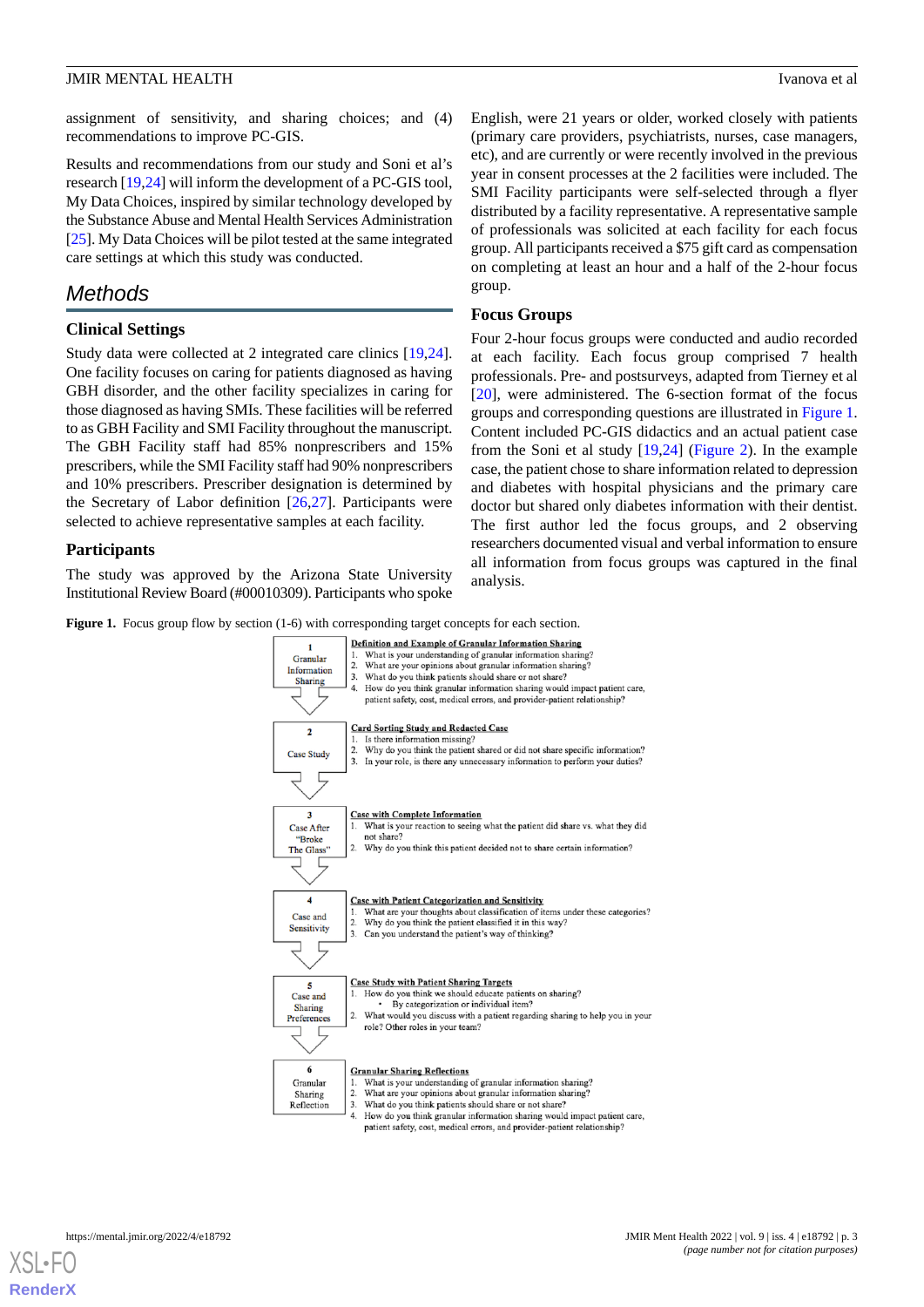<span id="page-3-0"></span>**Figure 2.** Example used to explain patient-controlled granular information sharing.

# What is Granular Information Sharing?



Patients choose to share

- Which health information
- With whom
- For what purpose

## *Section 1*

Baseline comprehension of granular information sharing was assessed at the start of the focus group (question 1). "Granules" was later defined as "the lowest level of health information considered significant, such as diagnoses, laboratory results, or medications" [[1](#page-11-0)[-6](#page-11-1)] and granular information sharing occurs "when a patient identifies specific health information (granules) to share with or withhold from, specific professionals, entities or organizations, and directs how that information will be used" [[2](#page-11-13)[-6](#page-11-1),[8,](#page-11-4)[27](#page-12-7)]. [Figure 2](#page-3-0) was discussed, followed by questions 2-4.

## *Section 2*

The methods and results from the Soni et al study [\[19](#page-12-0),[24\]](#page-12-4) were used to demonstrate how actual patients exercised granular information sharing, and a patient-redacted case was presented without disclosing that redaction had occurred [\(Figure 3](#page-3-1)). A singular case study was chosen to allow participants enough time to evaluate all aspects of PC-GIS. The specific case study was chosen as an example of how patients who did choose to restrict some information utilized PC-GIS in the Soni et al study [[19,](#page-12-0)[24\]](#page-12-4).

<span id="page-3-1"></span>**Figure 3.** Case study from Soni et al [\[19,](#page-12-0)[24](#page-12-4)] presented with PC-GIS redaction (Section 2) followed by "breaking the glass" (Section 3), which is simulated by revealing the previously hidden items denoted by italics. PC-GIS: patient-controlled granular information sharing; hCG: human chorionic gonadotropin; T3: triiodothyronine; yo: year-old.

|                                                                                                                                                              | 46 yo female presents for treatment of schizophrenia                                                                                        |                                                                                                                                                                                                                       |
|--------------------------------------------------------------------------------------------------------------------------------------------------------------|---------------------------------------------------------------------------------------------------------------------------------------------|-----------------------------------------------------------------------------------------------------------------------------------------------------------------------------------------------------------------------|
| No known drug allergies<br>(NKDA)<br>History<br>Alcohol use disorder<br>Chronic back pain<br>Depression<br>Hypertension<br>Osteoarthritis<br>Suicide attempt | Medications<br>Current<br>Tramadol<br>Effexor<br>Lisinopril<br>Perphenazine<br>Recent<br>Abilify<br>Diphenhydramine<br>Lexapro<br>Neurontin | <b>Lab Results</b><br>Basic metabolic panel (BMP)<br>Beta hCG (pregnancy test)<br>Complete blood count (CBC)<br>Free T3 (thyroid hormone)<br>Thyroid stimulating hormone (TSH)<br>Urine culture<br>Urine drug screens |
|                                                                                                                                                              | Oxycontin                                                                                                                                   | miro                                                                                                                                                                                                                  |

[XSL](http://www.w3.org/Style/XSL)•FO

**[RenderX](http://www.renderx.com/)**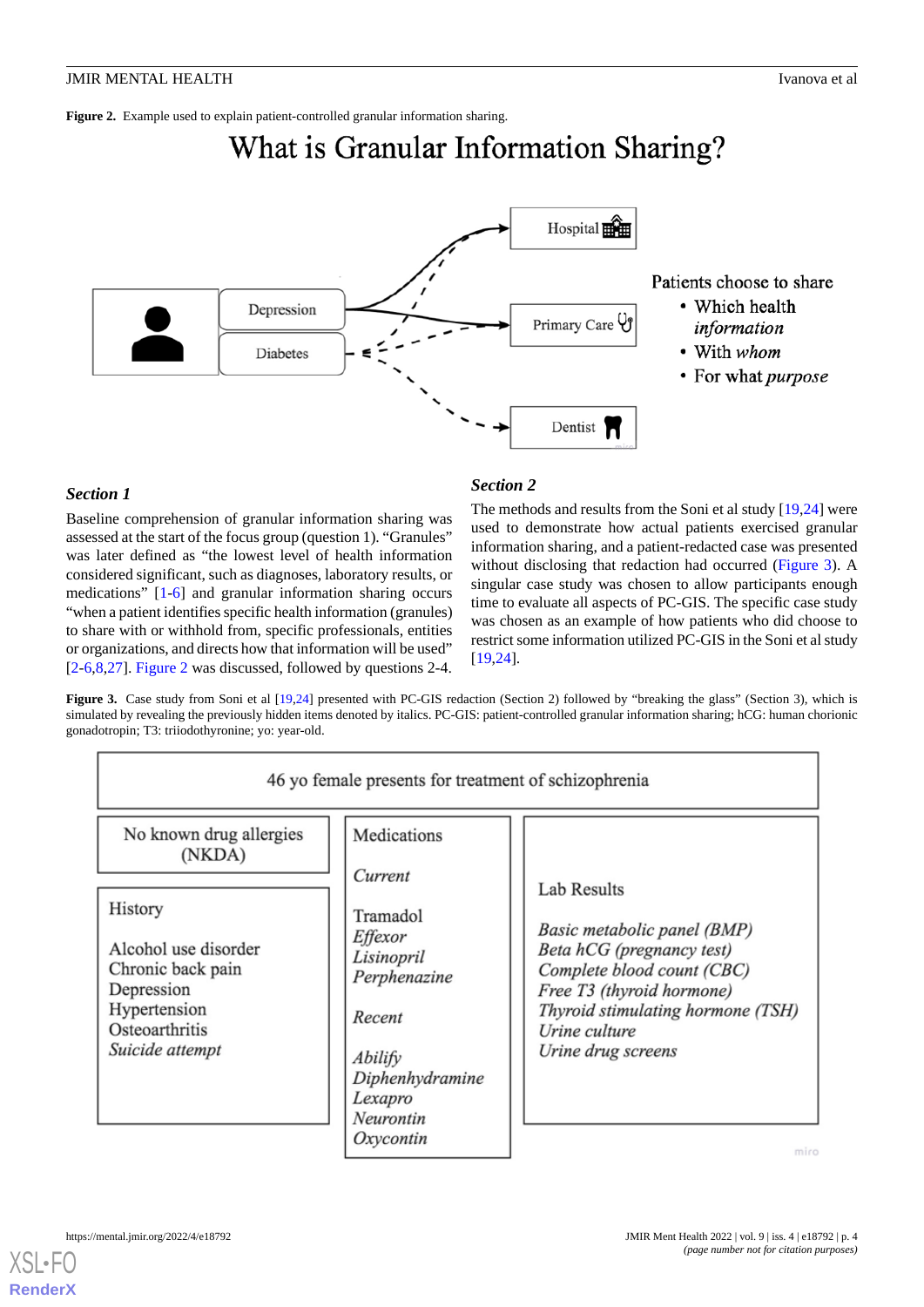## *Section 3*

The patient case was presented again, this time with the previously redacted health data items [\[24](#page-12-4)], and possible patient motivation for withholding this data was discussed [\(Figure 3\)](#page-3-1).

## *Section 4*

Data categorization and sensitivity classifications by patients were shared [\[19](#page-12-0)[,24\]](#page-12-4). The discussion centered on patient rationale for the presented choices [\(Figure 4\)](#page-4-0).

<span id="page-4-0"></span>Figure 4. Classification of data as sensitive and categorization of health information by patients from the Soni et al case study [\[19,](#page-12-0)[24\]](#page-12-4) presented after the redaction is revealed (Sections 4 and 5). hCG: human chorionic gonadotropin; THC: tetrahydrocannabinol; T3: triiodothyronine.

| "Alcohol Use and Alcoholism"                                      | "Mental Health"                                                                                       |
|-------------------------------------------------------------------|-------------------------------------------------------------------------------------------------------|
| Alcohol use disorder<br>Amphetamine screen<br>Ethanol screen      | Abilify, Perphenazine<br>Diphenhydramine<br>Effexor, Lexapro<br>Neurontin                             |
| "Drug Abuse"                                                      | Complete blood count (CBC)<br>Barbiturate screen                                                      |
| Cocaine screen<br>Methadone screen<br>Opiate screen<br>Oxycontin  | Benzodiazepine screen<br>Free T3 (Thyroid hormone)<br>THC screen<br>Thyroid stimulating hormone (TSH) |
|                                                                   | "Sexual and Reproductive Health"                                                                      |
| "Genetic"                                                         | Beta hCG (Pregnancy test)                                                                             |
| Chronic back pain<br>Depression<br>Hypertension<br>Osteoarthritis | "Other Information - Not Sensitive"<br>Basic metabolic panel (BMP)<br>Lisinopril                      |
| Tramadol                                                          | Suicide attempt<br>Urine culture<br>miro                                                              |

## *Section 5*

The actual published patient rationale for sharing or withholding specific health data items was presented and discussed. Additional details from the paper on data categorizations, sensitivity classifications, and sharing preferences were provided if requested [\[19](#page-12-0),[24\]](#page-12-4).

## *Section 6*

After they reflected on the prior sections and the hypothetical tool presented, participants were asked to share opinions and to make recommendations to those seeking to implement PC-GIS.

## **Analysis**

[XSL](http://www.w3.org/Style/XSL)•FO **[RenderX](http://www.renderx.com/)**

Focus group audio recordings were transcribed using Transcribe (Wreally LLC) and then sequentially screened by 3 researchers for accuracy. Notes from onsite researchers, that is, notes on nodding and facial expressions, were added to the transcripts. Transcriptions were analyzed using Braun and Clarke's thematic

analysis guidelines and anthropological methodology [\[28](#page-12-8),[29\]](#page-12-9). Six iterations of digitally assisted coding (MAXQDA, VERBI GmbH) were performed. The unit of analysis was an individual participant's statement in paragraph form, and themes were identified through repetition and frequency. One researcher coded for and defined emerging themes into a codebook. The output was iteratively revised by 3 researchers and organized according to the focus group segments, as represented in [Figure](#page-2-0) [1.](#page-2-0) Although the focus group leader prevented dominance by a single participant, transcript codings were calculated per participant to determine whether egalitarian engagement was maintained. Each focus group participant was coded as a separate entity, thus any codes attributed to them could be measured. At conclusion of coding, participants' actual attributed codes were juxtaposed to the expected number of codes per person for each focus group. Coding assessments provided qualitative and quantitative insight into participant rationale for PC-GIS opinions with outcomes. Pre- and postsurvey analysis is described in part 1 of this study [[30\]](#page-12-10).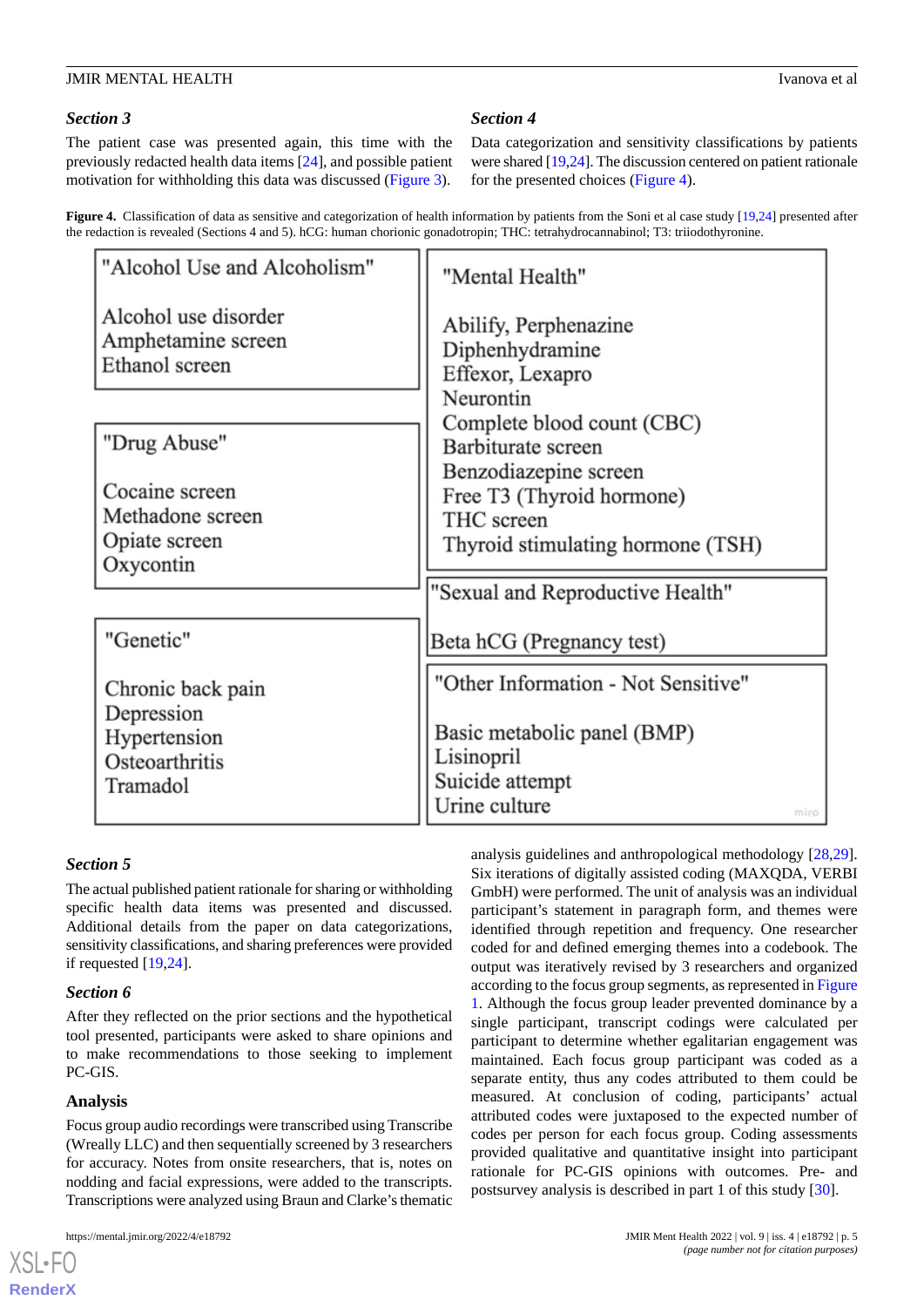# *Results*

## **Demographics**

The participant group included 23/28 (82%) nonprescribers and 5/28 (18%) prescribers (physicians and nurse practitioners) based on prescriber criteria ([Table 1](#page-5-0)) [\[26](#page-12-6)[,27](#page-12-7)]. All participants (28/28, 100%) completed the presurvey and 27/28 (96%)

<span id="page-5-0"></span>**Table 1.** Health professionals' roles and representation (N=28).

completed the postsurvey (1 participant was on call and departed prior to focus group conclusion).

While the focus groups each had 1 participant who engaged more than anyone else (outside the group average), these participants were individuals who had administration or managerial duties and helped facilitate the discussion of the rest of the group.

| Role type                 | Professionals, n | GBH <sup>a</sup> facility, n | SMI <sup>b</sup> facility, n |
|---------------------------|------------------|------------------------------|------------------------------|
| <b>Nonprescribers</b>     |                  |                              |                              |
| Counselors                | 4                | 3                            | 2                            |
| <b>Nurses</b>             | 3                |                              | $\overline{2}$               |
| Rehabilitation specialist | 3                |                              | 2                            |
| Case managers             | 3                |                              | $\overline{2}$               |
| Clinical coordinators     | 3                | 3                            | $\Omega$                     |
| Administrators            | 3                | $\Omega$                     | 3                            |
| Peer mentors              |                  | $\Omega$                     |                              |
| Medical assistants        |                  | $\Omega$                     |                              |
| Discharge planners        |                  | $\Omega$                     |                              |
| Social workers            |                  |                              | $\Omega$                     |
| <b>Prescribers</b>        |                  |                              |                              |
| Physicians                | 3                | $\mathcal{D}_{\mathcal{L}}$  |                              |
| Nurse practitioners       | 2                | 2                            | $\overline{0}$               |

<sup>a</sup>GBH: general behavioral health.

<sup>b</sup>SMI: serious mental illness.

## **Health Professionals' Understanding and Opinions of Granular Information and Sharing**

Thematic analysis coding of individual participant contributions demonstrated overall absence of single participant dominance regarding codes. Thematic analysis results of health professionals' knowledge and perceptions of PC-GIS before (section 1) and after (section 6) the focus group were compared. Prompts from these sections were assessed for comprehension of the granular information concept (unaware of, correct, or incorrect definition) and for opinions (positive, negative, mixed, or not applicable) on how PC-GIS could impact care delivery.

Baseline comprehension of PC-GIS yielded 25 relevant codings in section 1 [\(Multimedia Appendix 1](#page-11-14)). Just over half (14/25, 56%) of the participants were unaware of or provided incorrect definitions of granular information sharing: "I don't have any understanding of it." After a brief explanation ([Figure 2\)](#page-3-0), participants demonstrated 100% (15 codings) comprehension

of PC-GIS. By conclusion of the focus groups (section 6), all participants demonstrated excellent comprehension of PC-GIS (100%, 8 codings) with nuanced discussion (35 codings; [Multimedia Appendix 1](#page-11-14)) of concerned, positive, and mixed opinions.

There was a visible change from the initial to the concluding reactions to PC-GIS within focus groups with respect to mixed opinion [\(Figure 5\)](#page-6-0). For the "not applicable" codings from section 1, participants expressed neither a definition nor an opinion. They did discuss foreign language and education of patients as issues in granular information sharing. Positive and mixed outlooks focused on patients' rights and choices, alleviation of stigma, rationalization of patients' choices, and streamlining of communication. When asked to imagine PC-GIS from the patient perspective, most participants (20/22, 91% of instances attributed to positive codings) expressed a more supportive view of granular sharing.

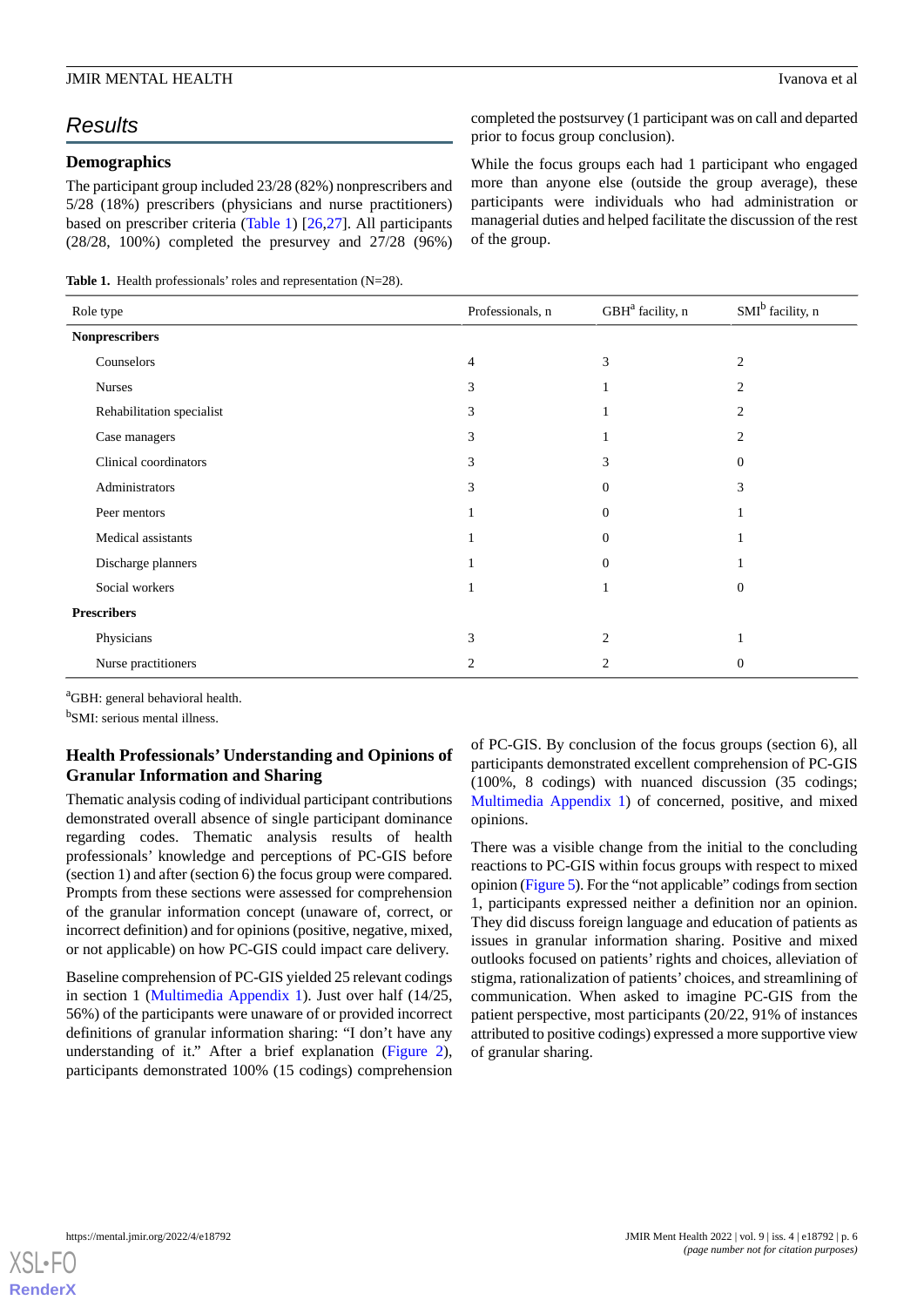<span id="page-6-0"></span>**Figure 5.** Initial and concluding reactions from the focus groups to patient-controlled granular information sharing (Sections 1 and 6, compared). Numbers signify percentage per category. Rounded data do not always add up to 100.



Patient safety and the ability to provide successful treatment were frequently cited (55/99, 56% of codings from sections 1 and 6) in the discussion about patient-directed redaction:

*It can be life threatening. There are some medications that can be prescribed that if you combine like an MAO inhibitor with a pain medication, it can be fatal…you [patient] may not think it's important, but you're not really trained, you don't have the background to know what's important per se or what isn't. It is difficult to help your patient understand that, a lot of education. (Agreement throughout).*

Concerns about patients' rights and patients' perspectives were raised in both sections 1 and 6, as were complexities of implementing a PC-GIS tool that adequately balanced patients' rights with health professionals' needs. The transition in perception from sections 1 to 6 was striking, with an increase in the proportion of participants with mixed opinions.

*I actually have a different opinion [than] when I started. I mean, it depends on what angle you're coming at. It really does because if you're a patient, I get it. I get it why you don't want to share everything. But from a provider nurse standpoint, safety becomes a factor. And that's when more information should be shared as much as possible.*

Another participant noted that a granular sharing tool may help reduce the cost of care, if appropriate sharing was enacted. While participants with concerned opinions prioritized health professionals' perspectives, participants with mixed opinions weighed patient and health professionals' perspectives equally.

## **Health Professionals' Assessments of Patient Health Information Redaction**

Section 2 focused on health professionals'recognition of record redaction (32 codings; [Multimedia Appendix 1](#page-11-14)). Most participants (26/32, 81%) accurately identified that some information was missing from the presented health record. Still, 19% (6/32) of codings showed that participants were unaware (3/32, 9%) of the redaction or were uncertain (3/32, 9%) if the information was complete; they explained that they are accustomed to working with incomplete or absent patient information.

All participants responded with varying concern about missing information [\(Table 2\)](#page-7-0). They identified the data categories that were redacted or incomplete and, in actual practice, would discuss suspected redaction or withholding of information with the patient (51 total codings). Specifically, the patients' discussion (27 codings) with the participants (6/27, 22% of patient discussions) would include rationale for the information: "Tell them [patients] the reason why we're asking, the importance of it, and to help them understand why we need the information." Others (3/27, 13% of patient discussions) included the suggestion that use of standard facility procedures (eg, intake questionnaires) could aid in finding the needed information: "…As a case manager, we do a comprehensive assessment...hey, you don't have to be honest but at least I asked."

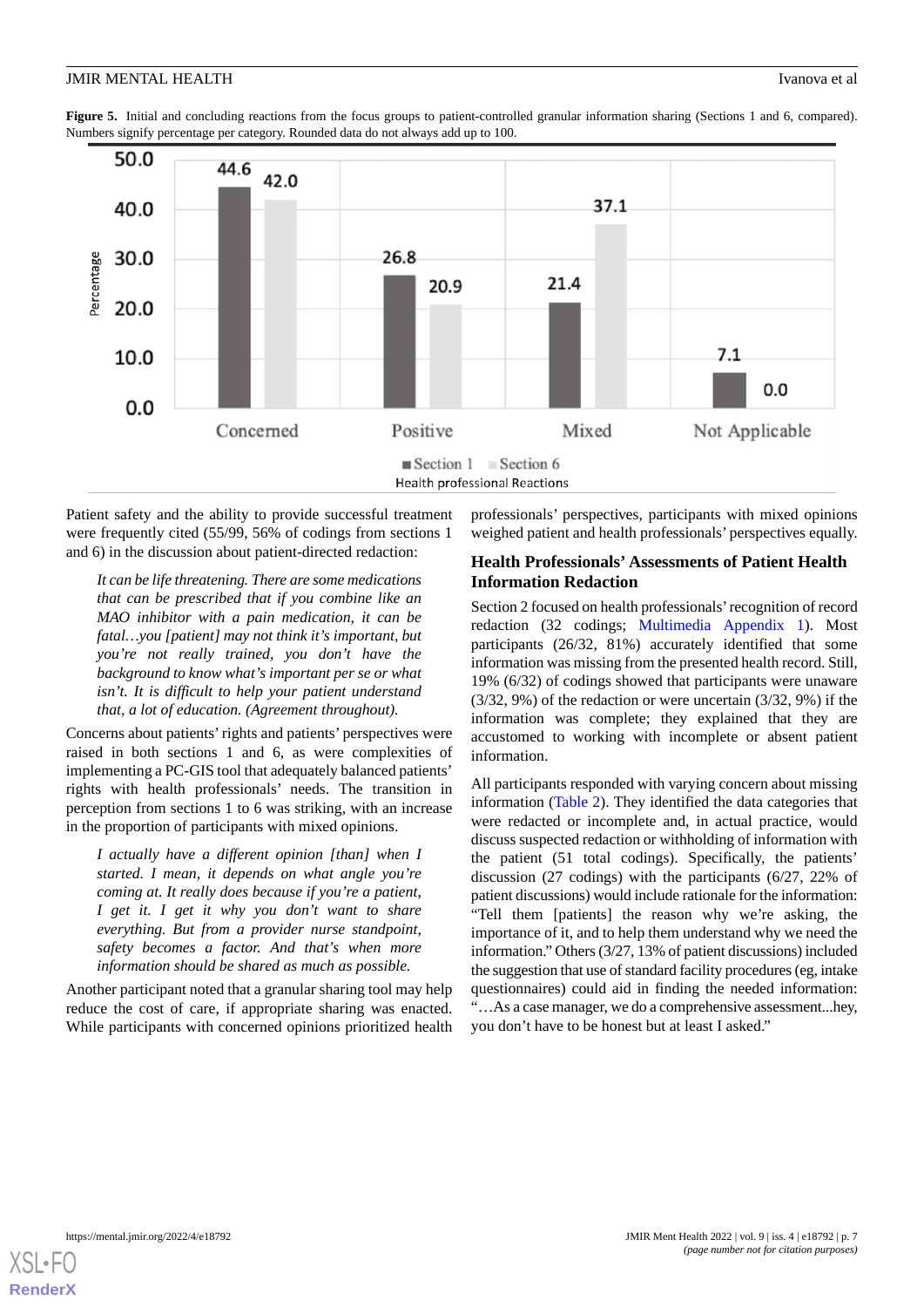<span id="page-7-0"></span>**Table 2.** Health professionals' reactions after redacted material was revealed (N=51; section 2); rounded data do not always add up to 100.

| Code                              | Coding, $n$ $(\%)$ | Exemplar quotes                                                                                                                                                                                                                                                                                                                                                                                                                       |
|-----------------------------------|--------------------|---------------------------------------------------------------------------------------------------------------------------------------------------------------------------------------------------------------------------------------------------------------------------------------------------------------------------------------------------------------------------------------------------------------------------------------|
| Conducted patient<br>discussion   | 27(52)             | "I would just be honest and say, so I see that you have a diagnosis here that you're presenting for treatment<br>of schizophrenia but I don't see that you're currently prescribed an anti-psychotic. Are you currently<br>taking one? Have you taken one in the past? Did we possibly forget to list any current medications that<br>you may have forgotten? I would just if it were me, address it pretty upfront." [nonprescriber] |
| Expressed concern                 | 18 (35)            | "Because if she's using, yeah, if she's using both then that could be potentially deadly." [prescriber]                                                                                                                                                                                                                                                                                                                               |
| Expressed need for<br>information | 6(11)              | "But yeah, there's a lot of information missing. I would want a more complete social, family history,<br>hospitalization history, past medications. It's again, we don't know what's worked, what hasn't worked<br>and we're just kind of now starting from scratch again if that's all that's there, it's not enough to move<br>forward with treatment without more information." [prescriber]                                       |

## **Health Professionals'Perceptions of Patient Rationale for Sharing Decisions**

In sections 3 and 4, we assessed participants'reactions to patient sharing rationale. Participants (48 codings; [Multimedia](#page-11-14) [Appendix 1\)](#page-11-14) reacted to the redacted content revelation by expressing the need to know this information (33/48, 68%), surprise (9/48, 18%), and no surprise (6/48, 12%). While many participants noted that they would question patients or use alternate sources to gain need-to-know information, they were skeptical that all the information necessary for optimal and safe treatment of this patient had been identified: "As the therapists doing an assessment, we're not necessarily going to even get to a question that hits on all of the panels that are missing." Similarly, participants (3/9, 33% of those surprised) also noted that the data categorizations chosen by the patient "did not make sense." They were also surprised by how the patient applied these categories to make sharing decisions.

When participants were asked to postulate the patient sharing rationale ([Table 3](#page-8-0)), the results (30 codings) coalesced around stigma and fears, purposeful omission, consideration of data to be irrelevant, lack of clarity on the information that needs to be shared, and symptoms. We then asked the participants to react to the data sensitivity classification assigned by patients (section

4). Participants registered 3 main types of reactions (62 codings): did not understand (41/62, 66%), considered patient incorrect (15/62, 24%), and considered patient correct (6/62, 9%). Of note, all participants who reacted positively to some patient classifications did not agree with the patient's sharing decisions and found the documented patient rationale helpful in understanding the patient's decisions.

Patient data self-categorization using the 6 data categories (77 total codings; [Multimedia Appendix 1](#page-11-14)) resulted in genetic (17/77, 22%), mental health (14/77, 18%), drug use (9/77, 11%), alcohol use (9/77, 11%), sexual and reproductive health (3/77, 3%), and other information (25/77, 32%). Participants focused on the category "other information" that included the topic of attempted suicide (22/25, 88% of all "other information" discussions). Participants found the actual patient explanation for classifying the suicide attempt item into "other information" rather than "mental health" to be particularly relevant: "took a whole bunch of pills" [\[19](#page-12-0)]. Participants considered that the patient thinks "they're fixed" (nonprescriber) or "they don't have a good understanding of what mental health is" (nonprescriber). Participants were provided detailed patient rationale as requested, including explanations from other patients in the Soni et al study [\[24](#page-12-4)].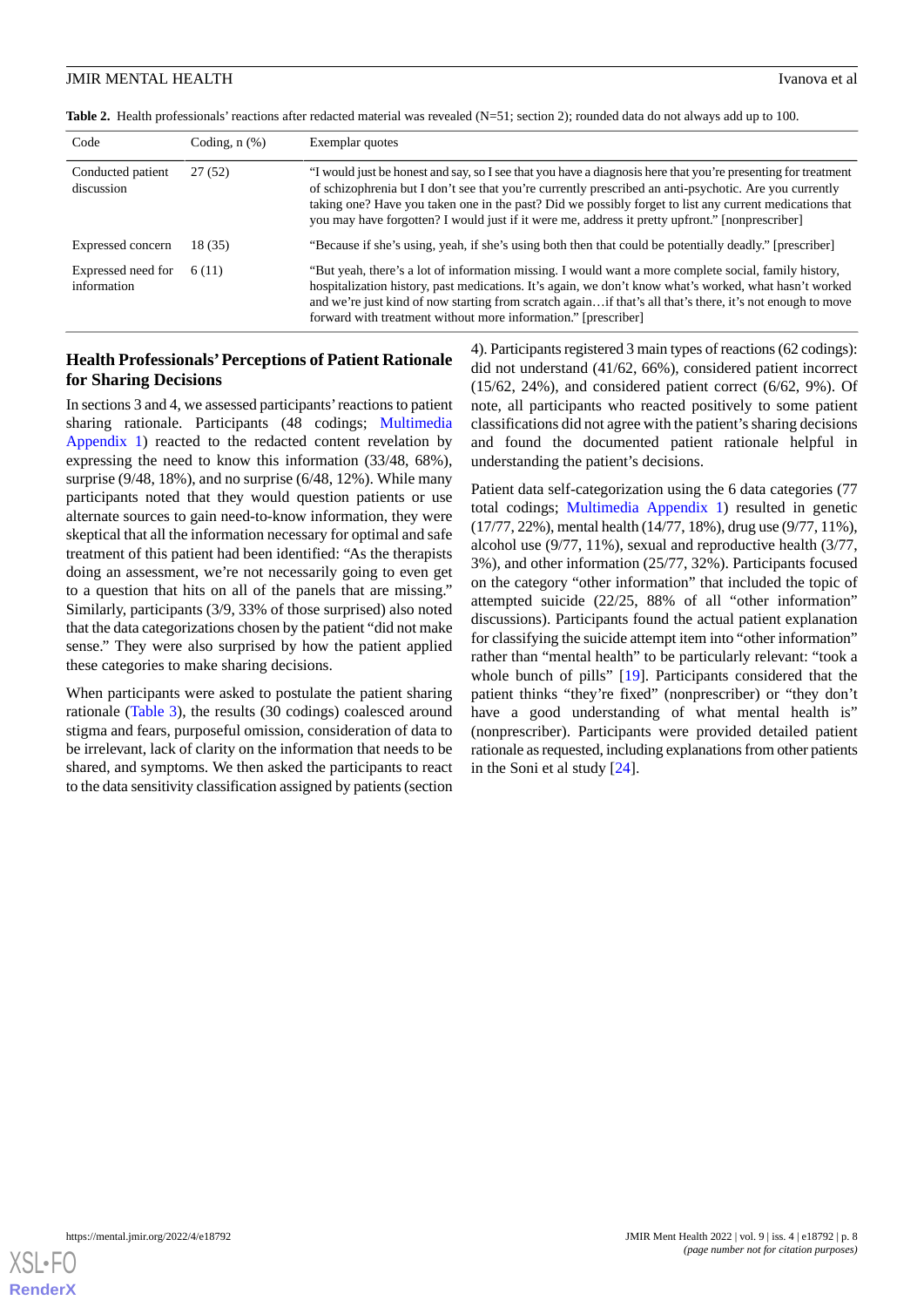## **JMIR MENTAL HEALTH** Ivanova et al.

<span id="page-8-0"></span>Table 3. Health professionals' rationale of the patient's decision to redact (N=30; section 3); rounded data do not always add up to 100.

| Code                                                                  | Coding, $n$ $(\%)$ | Exemplar quotes                                                                                                                                                                                                                                                                                                                                                                                                                                                                                                                                                     |
|-----------------------------------------------------------------------|--------------------|---------------------------------------------------------------------------------------------------------------------------------------------------------------------------------------------------------------------------------------------------------------------------------------------------------------------------------------------------------------------------------------------------------------------------------------------------------------------------------------------------------------------------------------------------------------------|
| Stigma and fear                                                       | 13(43)             | "I don't know the culture of this client, but culturally they might be thinking like, "This"<br>person thinks I'm crazy or people will think I'm crazy because I take medication so I'm<br>just not going to say anything." Particularly if it's a court-ordered client, they may be<br>sharing less because they just want to get their mandates over with and get out of services.<br>And the more they share could keep them wrapped up in services for longer than they<br>want." [nonprescriber; nonprescribers nod in agreement]                              |
| Purposeful omission                                                   | 7(23)              | "Well, I'm just saying in general, if I go to the PCP, I'm going for one thing, I don't need<br>50 other things added on to what I came here for. So, maybe they're just shutting it down.<br>And like, look, this is what I'm here for and this is what I'm giving you." [nonprescriber]                                                                                                                                                                                                                                                                           |
| Patient considered data irrelevant                                    | 5(16)              | "Or is it with the one-time [suicide] attempt, it really didn't mean nothing. I didn't really<br>want to do it, so I'm okay now. So, it's not important to me. It's not relevant to them."<br>[nonprescriber]                                                                                                                                                                                                                                                                                                                                                       |
| Patient lacks clarity on the informa-<br>tion that needs to be shared | 3(10)              | "Like six months into treatment, they suddenly randomly talk about a shopping addiction<br>or something like that that they just never mentioned. And so, I'm sure there's some<br>things that they don't realize are important to share [with us]." [nonprescriber]                                                                                                                                                                                                                                                                                                |
| <b>Symptoms</b>                                                       | 2(6)               | "There's the possibility that they're not 100% compliant with their medication because<br>again, there's a lot of side effects from medications. And I'm not seeing side effects of<br>medication being prescribed and then there's the drug screen, so we don't know how<br>much the person's self-medicating and taking their meds. So, they may be more symp-<br>tomatic hence could be more paranoid about sharing the information. So, I'd want to rule<br>that out as well. How symptomatic are they at that particular moment, you know?"<br>[nonprescriber] |

## **Health Professionals' Recommendations to Improve PC-GIS**

Participants reacted to the description of a hypothetical PC-GIS tool based on the patient case in section 5 ([Table 4](#page-9-0)). They discussed how a patient should be advised to share certain information (39 total codings). Most participants indicated that ensuring transparency, promoting trust, and fostering understanding are key factors for successful PC-GIS. This might be enhanced by periodical review of sharing decisions in a meeting with adequate time for questions and discussion with the provider.

Participants also addressed the need to simplify education material (4/39, 10%), create role-specific information (3/39, 7%), and use examples (2/39, 5%; [Multimedia Appendix 1\)](#page-11-14). Behavioral health professionals stressed that additional resources or a different approach may be needed to elicit informed consent for record sharing from a competent patient with active psychiatric symptoms. Participants also acknowledged that their differing roles and professional preparation necessitate the use of targeted materials to support specific sharing discussions. Finally, they underscored the importance of motivating patients to engage in the data sharing process and to understand its impact on safety.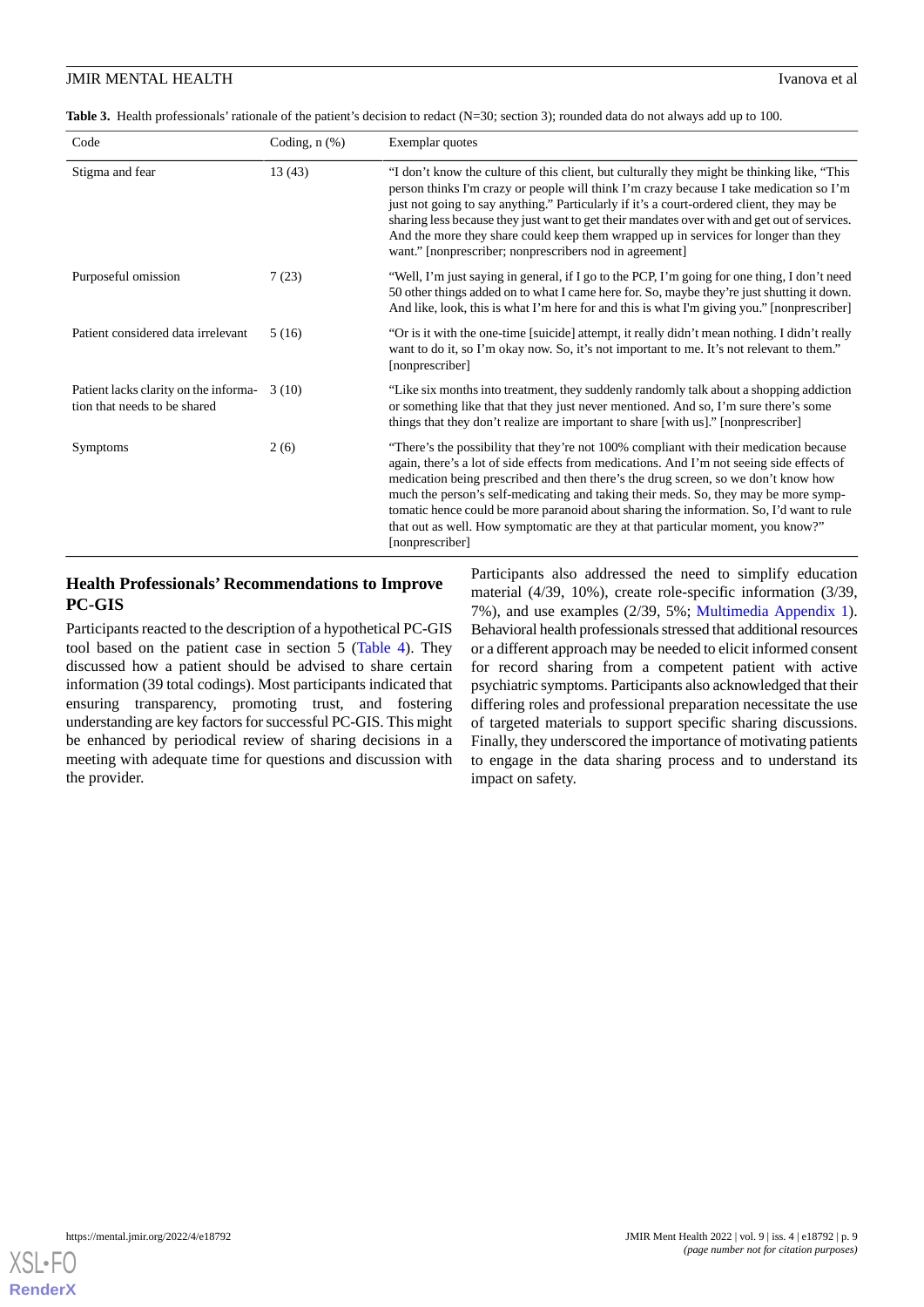<span id="page-9-0"></span>**Table 4.** Health professionals' recommendations to improve granular information sharing (N=39; section 5); rounded data do not always add up to 100.

| Code                                        | Coding, $n$ $(\%)$ | Exemplar quotes                                                                                                                                                                                                                                                                                                                                                                                                                                                                                                                                                                                                             |  |
|---------------------------------------------|--------------------|-----------------------------------------------------------------------------------------------------------------------------------------------------------------------------------------------------------------------------------------------------------------------------------------------------------------------------------------------------------------------------------------------------------------------------------------------------------------------------------------------------------------------------------------------------------------------------------------------------------------------------|--|
| Promote trust and<br>understanding          | 23(60)             | "Absolutely interesting because again, the client isn't sharing information about their mental health with<br>the people who are designated to help them with their mental health. So again, if that's the theme then<br>trying to (A) understand what is the motivation for that and (B) is there something that can be done to<br>assist with building some trust? If that's in some way, you know, if they don't trust the system or what-<br>ever it may be or they're symptomatic, how can we kind of overcome that barrier in order to get that<br>client's unique needs met?" [nonprescriber]                        |  |
| Other                                       | 7(17)              | "I would use a similar grid like that grading, because at a glance, you could introduce something every<br>three months, any updates. Are you still sharing with your pharmacist? Are you still sharing with your<br>own specialty care providers, etc.? Have you mentioned that you have an upcoming appointment with<br>PCP? And a bit something of an alert, definitely, you need to work with the team and send an email."<br>[nonprescriber]                                                                                                                                                                           |  |
| Simplify education<br>material              | 4(10)              | "Even having it written down, sometimes it might be too much for somebody who's having<br>schizophrenia. If I'm hearing voices, I don't have the patience to sit down either listen or read something.<br>I just want to get it done as soon as possible." [nonprescriber]                                                                                                                                                                                                                                                                                                                                                  |  |
| Provide role-specific $3(7)$<br>information |                    | "We also take time to educate because if we have to educate them on everything, there's thousands of<br>topics to discuss, and we can't educate or try to educate on things that we're not competent in. So, I can't<br>talk to them about medications. I won't [non-prescriber] because I can't. It's not ethical, and it's not a<br>smart decision. So, you know, if they want the education, then they have to go see their doctor or their<br>nurse practitioner, you know? And then it's just more steps. But if they're willing to do it, that's great.<br>But they have to be motivated to do that." [nonprescriber] |  |
| Provide examples                            | 2(5)               | "Give an example. Because someone with schizophrenia is not going to have the patience to sit there<br>and listen to what each definition is and where it goes." [non-prescriber; agreement between nonprescribers<br>and prescribers]                                                                                                                                                                                                                                                                                                                                                                                      |  |

## *Discussion*

## **Main Findings**

Our analysis of behavioral health professionals' perceptions of PC-GIS between the start and end of the focus groups demonstrates a shift to mixed opinions from a position of less support (12/56, 21% to 13/35, 37%). Although the terminology and processes of PC-GIS were new to many professionals (14/25, 56%), all participants understood the concept, benefits, and risks associated with PC-GIS after a brief explanation. Additionally, the professionals correctly identified (26/32, 81%) that information was missing (patient-redacted) from the case presentation, with a majority (33/48, 68%) noting that the missing information was necessary for the successful care of the patient. Professionals were perplexed about many patient categorization and sharing decisions (41/62, 66%) and often expressed surprise when the patient rationale for withholding information was shared. Participants' concerns led to a general commitment to improve the consent process with specific recommendations.

The literature suggests that adoption of EHR and health information exchange has accelerated the importance of consent technology. Emanuel and Emanuel [[31\]](#page-12-11) noted that patients and professionals, the key stakeholders, must be part of any process change involving the fine balance between care delivery and individual rights. Trust and transparency are key factors in this delicate relationship [\[14](#page-11-15),[27,](#page-12-7)[32](#page-12-12)-[36\]](#page-12-13). Our results support and expand these findings; namely, the health professionals have defined challenges in PC-GIS implementation (28/35, 79% of final concerned and mixed opinions), attempted to understand patient motivation for redaction, aimed for balance between patient and professionals' needs, and underscored the need to

[XSL](http://www.w3.org/Style/XSL)•FO **[RenderX](http://www.renderx.com/)** access necessary health information for successful care delivery (23/39, 60% of all recommendations). The pre- and postsurvey analysis (described separately) [[28\]](#page-12-8) shows significant changes (*P*<.05) in health professionals' opinions toward concern after the focus group  $[30]$  $[30]$ . Our qualitative analysis mirrors and provides insight into the increase of mixed opinions with comprehension of PC-GIS as well as recommendations to mitigate mutual concerns related to PC-GIS and avoid friction in the patient-professional relationship.

While there is research on health professionals' understanding of granular information control, there are no studies measuring baseline PC-GIS knowledge or the effectiveness of an intervention to enhance that knowledge [\[20](#page-12-1),[27,](#page-12-7)[35](#page-12-14),[37\]](#page-12-15). In our study, behavioral health professionals (14/25, 56%) were either unaware of or provided incorrect definitions of PC-GIS. A brief explanation and example ([Figure 2\)](#page-3-0) resulted in 100% (15/15) comprehension of the terms and process. Implementation of PC-GIS requires education of health professionals, and we demonstrated that this can be accomplished with a brief explanation.

Prior literature has focused on whether and how professionals should be notified about patient redactions [[9\]](#page-11-5). The results of the study by Tierney et al  $[16,20]$  $[16,20]$  $[16,20]$  $[16,20]$  were inconclusive on provider awareness of redacted information but showed that professionals did not "break the glass" for any of the patients who chose to share all information. In our study, most participants (26/32, 81%) correctly recognized the absence of some data during the case exercise. Therefore, our results suggest that most health professionals may independently surmise that the available data are incomplete; they mentioned that they routinely evaluate patients with incomplete or fragmented records. When redaction or withholding of information is suspected, the health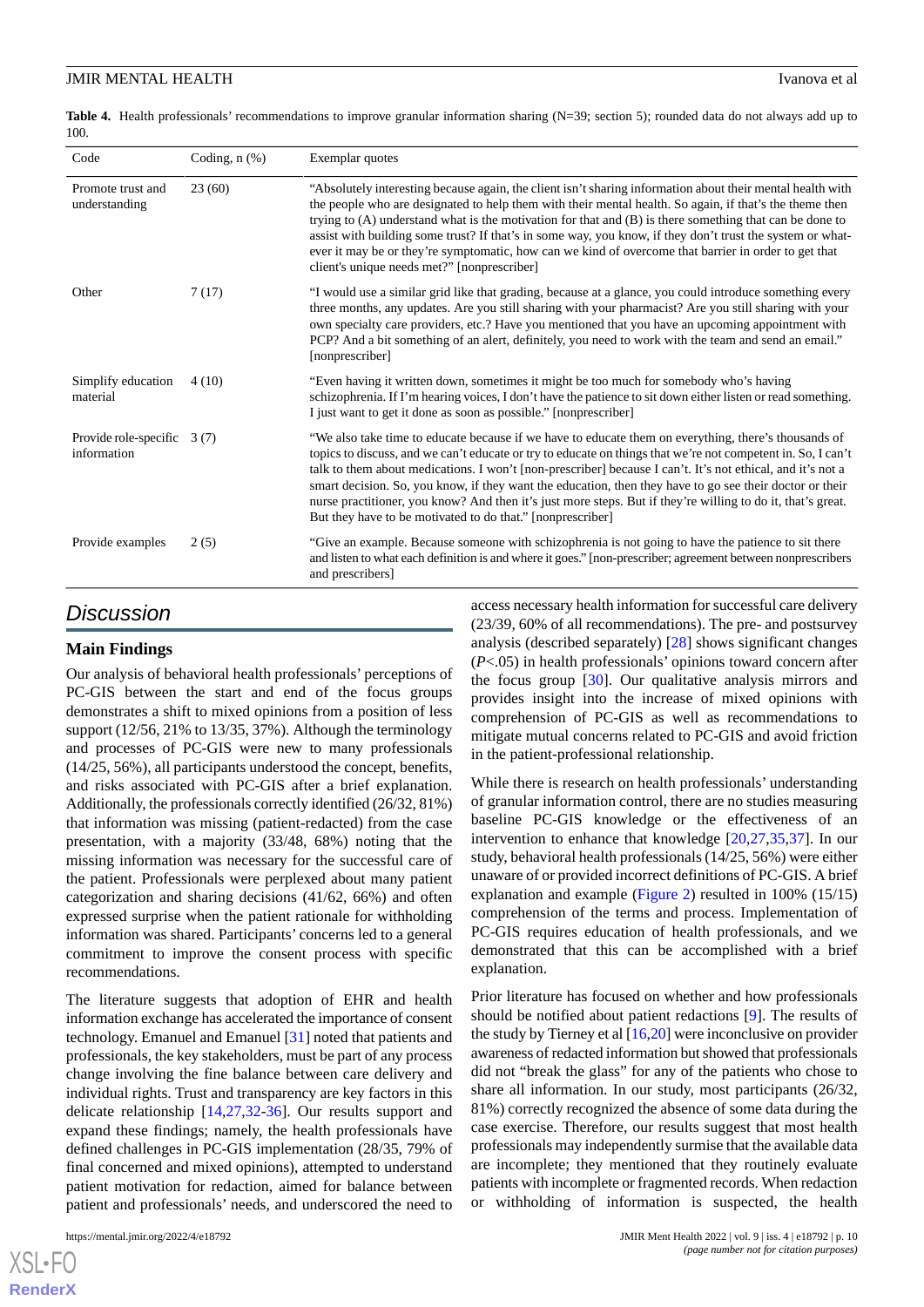#### **JMIR MENTAL HEALTH** IVANOVA ET ALCOHOLOGICAL IN THE UNIVERSITY OF A LOCAL INCOLLECT IN THE UNIVERSITY OF A LOCAL INCOLLECT IN THE UNIVERSITY OF A LOCAL INCOLLECT IN THE UNIVERSITY OF A LOCAL INCOLLECT IN THE UNIVERSITY OF

professionals agreed that such information gaps should prompt timely, directed patient discussion. They further noted that patients place themselves at risk for suboptimal treatment and even injury when health data are incomplete at the point of care.

We asked participants to consider information sharing from the patient perspective. Our study compared the health professionals' postulated rationales with those provided by patients in the Soni et al study [[24\]](#page-12-4). Of the 32 sensitive-information codings from Soni et al [\[24](#page-12-4)], half of the patients (50%) said that stigma and fear of discrimination were the reasons for their classifications [[19,](#page-12-0)[24](#page-12-4)]. Our participants agreed that stigma and fear (13/30, 43%) were driving forces for patient data redaction. Soni et al [\[24](#page-12-4)] reported that some patients conflate sharing categories with sensitivity by classifying and sharing based not only on comprehension but also on perceived applicability to their own health history. In our study, participants' insights mirrored patient justifications for purposeful omissions (7/30, 23%), omissions for irrelevancy (5/30, 17%), and omissions because of a lack of clarity on the information that needs to be shared (3/30, 10%). Further, participants did not understand (41/62, 66%) the rationale used by the patient to classify and make sharing choices. When provided with patient rationale from the Soni et al study, the health professionals suggested specific techniques for interacting with patients who had unclear or missing health information. Overall, the health professionals were concerned about patients categorizing and classifying information in a manner incongruent to bioscience and health professionals' reasoning.

Recommendations for designing PC-GIS tool features comprised the final segment of the focus groups. Participants emphasized that targeted PC-GIS education for behavioral health and integrated care settings must be appropriate for individuals with lower health literacy (4/39, 10%), permit adaption by profession (3/39, 8%), and contain pertinent, patient-friendly examples (2/39, 5%).

Also important for PC-GIS tool design is consideration of patient and provider time constraints, including the resources needed to engage in face-to-face communication. Most PC-GIS studies employed a "break the glass" option for health professionals to access needed information [\[16](#page-11-10),[20\]](#page-12-1). Our participants expressed the need for such a feature. They also suggested periodic meetings with a trusted care professional and creation of an electronic algorithm within the PC-GIS tool to help patients classify and select information for sharing. Feedback from frontline professionals is integral to the development of a digital tool for informed PC-GIS.

## **Limitations**

The study included a limited number of health professionals, particularly prescribers. Therefore, we cannot comment on differences between prescribers and nonprescribers. However,

participant composition in this study reflected the facilities' overall prescriber-nonprescriber ratios and was representative of role demographics for the respective professional population. The resulting demographics of the focus groups for the facilities showed a diverse representation of the entire care team that a patient relies on within integrated care. Focus groups comprised individuals who were actively engaged in the care delivery team. We recommend that future studies consider the prescriber and nonprescriber aspects that may impact the success of a PC-GIS tool.

While this study used a single representative patient case, sharing of the overall results of the Soni et al study [[19](#page-12-0)[,24](#page-12-4)] provided additional context and insight into how other patients with GBH disorder and SMI categorized, classified, and rationalized their decisions.

Focus groups may include participants that tend to dominate a discussion, especially in the context of existing workplace hierarchy. Efforts were made to avoid this situation. Moreover, focus group codes were evaluated per participant and demonstrated no such effects to significantly skew discussions.

Health professional roles (eg, prescriber, nonprescriber) and patient population (eg, GBH, SMI) may impact the interpretation of and opinions about granular information sharing, its potential impact on care, and how best to provide informed consent [[27\]](#page-12-7). Published literature supports the rapidly evolving trend toward integrated care coupled with the need to improve digital sharing processes [[38\]](#page-12-16). This study provides context and recommendations to help achieve this goal.

## **Future Research**

Our results are being incorporated in the design and deployment of a PC-GIS tool, My Data Choices. The participants' recommendations are also being used to develop patient education for the My Data Choices pilot to be launched in several integrated care clinics. The My Data Choices study team is also investigating the impact of trust on PC-GIS.

## **Conclusions**

This study provides detailed insights from behavioral health professionals about granular information sharing, explores scenarios where patients exercise granular consent choices, and includes suggestions to improve patient education and the consent sharing process. The case-based learning intervention during the focus group improved provider comprehension of PC-GIS terminology and process. Health professionals accurately identified the presence of patient-redacted information gaps and provided concrete recommendations to help patients appreciate the risks and benefits associated with PC-GIS. Outcomes of this study are guiding the development, deployment, and evaluation of an electronic granular consent tool.

## **Acknowledgments**

This work was supported by the National Institute of Mental Health through My Data Choices, evaluation of effective consent strategies for patients with behavioral health conditions (R01 MH108992) grant.

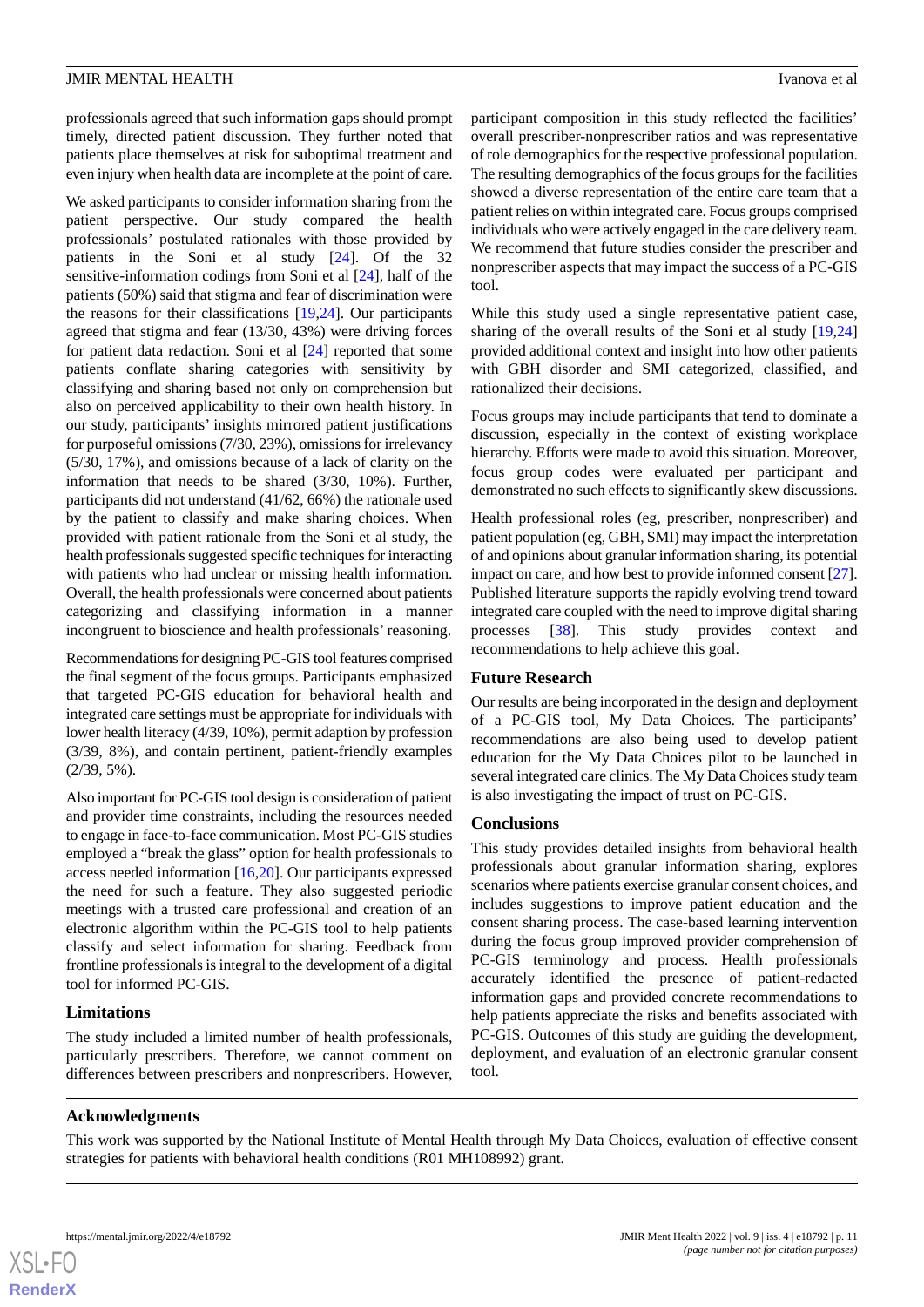## **Conflicts of Interest**

None declared.

## <span id="page-11-14"></span>**Multimedia Appendix 1**

Codes from specific sections of the focus groups by code, number of codes, and percentage of codes per section, and example quotes from participants.

[[DOCX File , 22 KB](https://jmir.org/api/download?alt_name=mental_v9i4e18792_app1.docx&filename=5b65ec69bf83ae224bdaa02bed4a42c2.docx)-[Multimedia Appendix 1\]](https://jmir.org/api/download?alt_name=mental_v9i4e18792_app1.docx&filename=5b65ec69bf83ae224bdaa02bed4a42c2.docx)

## <span id="page-11-0"></span>**References**

- <span id="page-11-13"></span>1. Roth C, Lim Y, Pevnick J, Asch S, McGlynn E. The challenge of measuring quality of care from the electronic health record. Am J Med Qual 2009;24(5):385-394 [\[FREE Full text](https://doi.org/10.1177/1062860609336627)] [doi: [10.1177/1062860609336627](http://dx.doi.org/10.1177/1062860609336627)] [Medline: [19482968\]](http://www.ncbi.nlm.nih.gov/entrez/query.fcgi?cmd=Retrieve&db=PubMed&list_uids=19482968&dopt=Abstract)
- 2. Saks M, Grando A, Murcko A, Millea C. Granular patient control of personal health information: federal and state law considerations. Jurimetrics 2018;58(4):411-435 [[FREE Full text](http://europepmc.org/abstract/MED/31798215)] [Medline: [31798215\]](http://www.ncbi.nlm.nih.gov/entrez/query.fcgi?cmd=Retrieve&db=PubMed&list_uids=31798215&dopt=Abstract)
- <span id="page-11-7"></span>3. The Office of the National Coordinator for Health Information Technology. About ONC. HealthIT.gov. URL: [https://www.](https://www.healthit.gov/topic/about-onc) [healthit.gov/topic/about-onc](https://www.healthit.gov/topic/about-onc) [accessed 2019-08-13]
- <span id="page-11-2"></span>4. Kim H, Bell E, Kim J, Sitapati A, Ramsdell J, Farcas C, et al. iCONCUR: informed consent for clinical data and bio-sample use for research. J Am Med Inform Assoc 2017 Mar 01;24(2):380-387 [[FREE Full text](http://europepmc.org/abstract/MED/27589942)] [doi: [10.1093/jamia/ocw115](http://dx.doi.org/10.1093/jamia/ocw115)] [Medline: [27589942](http://www.ncbi.nlm.nih.gov/entrez/query.fcgi?cmd=Retrieve&db=PubMed&list_uids=27589942&dopt=Abstract)]
- <span id="page-11-1"></span>5. Commonwealth Fund. In Focus: Integrating Behavioral Health and Primary Care. The Commonwealth Fund. URL: [https:/](https://www.commonwealthfund.org/publications/newsletter-article/2014/aug/focus-integrating-behavioral-health-and-primary-care) [/www.commonwealthfund.org/publications/newsletter-article/2014/aug/focus-integrating-behavioral-health-and-primary-care](https://www.commonwealthfund.org/publications/newsletter-article/2014/aug/focus-integrating-behavioral-health-and-primary-care) [accessed 2019-03-19]
- <span id="page-11-3"></span>6. The Office of the National Coordinator for Health Information Technology. Recommendations to the National Coordinator for Health IT. HealthIT.gov. URL: [https://www.healthit.gov/topic/federal-advisory-committees/](https://www.healthit.gov/topic/federal-advisory-committees/recommendations-national-coordinator-health-it) [recommendations-national-coordinator-health-it](https://www.healthit.gov/topic/federal-advisory-committees/recommendations-national-coordinator-health-it) [accessed 2019-06-11]
- <span id="page-11-4"></span>7. Caine K, Hanania R. Patients want granular privacy control over health information in electronic medical records. J Am Med Inform Assoc 2013 Jan 01;20(1):7-15 [\[FREE Full text\]](http://europepmc.org/abstract/MED/23184192) [doi: [10.1136/amiajnl-2012-001023\]](http://dx.doi.org/10.1136/amiajnl-2012-001023) [Medline: [23184192\]](http://www.ncbi.nlm.nih.gov/entrez/query.fcgi?cmd=Retrieve&db=PubMed&list_uids=23184192&dopt=Abstract)
- <span id="page-11-5"></span>8. Grando A, Sottara D, Singh R, Murcko A, Soni H, Tang T, et al. Pilot evaluation of sensitive data segmentation technology for privacy. Int J Med Inform 2020 Jun;138:104121 [\[FREE Full text\]](http://europepmc.org/abstract/MED/32278288) [doi: [10.1016/j.ijmedinf.2020.104121](http://dx.doi.org/10.1016/j.ijmedinf.2020.104121)] [Medline: [32278288](http://www.ncbi.nlm.nih.gov/entrez/query.fcgi?cmd=Retrieve&db=PubMed&list_uids=32278288&dopt=Abstract)]
- 9. Meslin E, Alpert S, Carroll A, Odell J, Tierney W, Schwartz P. Giving patients granular control of personal health information: using an ethics 'Points to Consider' to inform informatics system designers. Int J Med Inform 2013 Dec;82(12):1136-1143 [[FREE Full text](https://linkinghub.elsevier.com/retrieve/pii/S1386-5056(13)00189-5)] [doi: [10.1016/j.ijmedinf.2013.08.010](http://dx.doi.org/10.1016/j.ijmedinf.2013.08.010)] [Medline: [24139626](http://www.ncbi.nlm.nih.gov/entrez/query.fcgi?cmd=Retrieve&db=PubMed&list_uids=24139626&dopt=Abstract)]
- <span id="page-11-8"></span><span id="page-11-6"></span>10. Grando A, Schwab R. Building and evaluating an ontology-based tool for reasoning about consent permission. In: AMIA Annu Symp Proc. 2013 Nov 16 Presented at: AMIA Annual Symposium Proceedings Archive; November 16-20, 2013; Washington, DC p. 514-523 URL: <http://europepmc.org/abstract/MED/24551354>
- 11. Grando M, Boxwala A, Schwab R, Alipanah N. Ontological approach for the management of informed consent permissions. 2012 Presented at: IEEE Second International Conference on Healthcare Informatics, Imaging and Systems Biology; September 27 to 28, 2012; San Diego p. 51 URL: <https://doi.org/10.1109/HISB.2012.19> [doi: [10.1109/hisb.2012.19](http://dx.doi.org/10.1109/hisb.2012.19)]
- <span id="page-11-15"></span>12. Caine K, Kohn S, Lawrence C, Hanania R, Meslin E, Tierney W. Designing a patient-centered user interface for access decisions about EHR data: implications from patient interviews. J Gen Intern Med 2015 Jan;30 Suppl 1:S7-16 [[FREE Full](http://europepmc.org/abstract/MED/25480719) [text](http://europepmc.org/abstract/MED/25480719)] [doi: [10.1007/s11606-014-3049-9\]](http://dx.doi.org/10.1007/s11606-014-3049-9) [Medline: [25480719](http://www.ncbi.nlm.nih.gov/entrez/query.fcgi?cmd=Retrieve&db=PubMed&list_uids=25480719&dopt=Abstract)]
- <span id="page-11-9"></span>13. King T, Brankovic L, Gillard P. Perspectives of Australian adults about protecting the privacy of their health information in statistical databases. Int J Med Inform 2012 Apr;81(4):279-289 [\[FREE Full text](https://doi.org/10.1016/j.ijmedinf.2012.01.005)] [doi: [10.1016/j.ijmedinf.2012.01.005](http://dx.doi.org/10.1016/j.ijmedinf.2012.01.005)] [Medline: [22306206](http://www.ncbi.nlm.nih.gov/entrez/query.fcgi?cmd=Retrieve&db=PubMed&list_uids=22306206&dopt=Abstract)]
- <span id="page-11-10"></span>14. Teixeira P, Gordon P, Camhi E, Bakken S. HIV patients' willingness to share personal health information electronically. Patient Educ Couns 2011 Aug;84(2):e9-12 [\[FREE Full text\]](http://europepmc.org/abstract/MED/20724095) [doi: [10.1016/j.pec.2010.07.013\]](http://dx.doi.org/10.1016/j.pec.2010.07.013) [Medline: [20724095\]](http://www.ncbi.nlm.nih.gov/entrez/query.fcgi?cmd=Retrieve&db=PubMed&list_uids=20724095&dopt=Abstract)
- <span id="page-11-11"></span>15. Neves A, Poovendran D, Freise L, Ghafur S, Flott K, Darzi A, et al. Health care professionals' perspectives on the secondary use of health records to improve quality and safety of care in England: qualitative study. J Med Internet Res 2019 Sep 26;21(9):e14135 [\[FREE Full text](https://www.jmir.org/2019/9/e14135/)] [doi: [10.2196/14135\]](http://dx.doi.org/10.2196/14135) [Medline: [31573898\]](http://www.ncbi.nlm.nih.gov/entrez/query.fcgi?cmd=Retrieve&db=PubMed&list_uids=31573898&dopt=Abstract)
- <span id="page-11-12"></span>16. Schwartz P, Caine K, Alpert S, Meslin E, Carroll A, Tierney W. Patient preferences in controlling access to their electronic health records: a prospective cohort study in primary care. J Gen Intern Med 2015 Jan;30 Suppl 1:S25-S30 [\[FREE Full](http://europepmc.org/abstract/MED/25480721) [text](http://europepmc.org/abstract/MED/25480721)] [doi: [10.1007/s11606-014-3054-z](http://dx.doi.org/10.1007/s11606-014-3054-z)] [Medline: [25480721\]](http://www.ncbi.nlm.nih.gov/entrez/query.fcgi?cmd=Retrieve&db=PubMed&list_uids=25480721&dopt=Abstract)
- 17. Whiddett R, Hunter I, Engelbrecht J, Handy J. Patients' attitudes towards sharing their health information. Int J Med Inform 2006 Jul;75(7):530-541 [\[FREE Full text\]](https://doi.org/10.1016/j.ijmedinf.2005.08.009) [doi: [10.1016/j.ijmedinf.2005.08.009\]](http://dx.doi.org/10.1016/j.ijmedinf.2005.08.009) [Medline: [16198142](http://www.ncbi.nlm.nih.gov/entrez/query.fcgi?cmd=Retrieve&db=PubMed&list_uids=16198142&dopt=Abstract)]
- 18. Papoutsi C, Reed J, Marston C, Lewis R, Majeed A, Bell D. Patient and public views about the security and privacy of Electronic Health Records (EHRs) in the UK: results from a mixed methods study. BMC Med Inform Decis Mak 2015 Oct 14;15:86 [[FREE Full text](https://bmcmedinformdecismak.biomedcentral.com/articles/10.1186/s12911-015-0202-2)] [doi: [10.1186/s12911-015-0202-2\]](http://dx.doi.org/10.1186/s12911-015-0202-2) [Medline: [26466787\]](http://www.ncbi.nlm.nih.gov/entrez/query.fcgi?cmd=Retrieve&db=PubMed&list_uids=26466787&dopt=Abstract)

[XSL](http://www.w3.org/Style/XSL)•FO **[RenderX](http://www.renderx.com/)**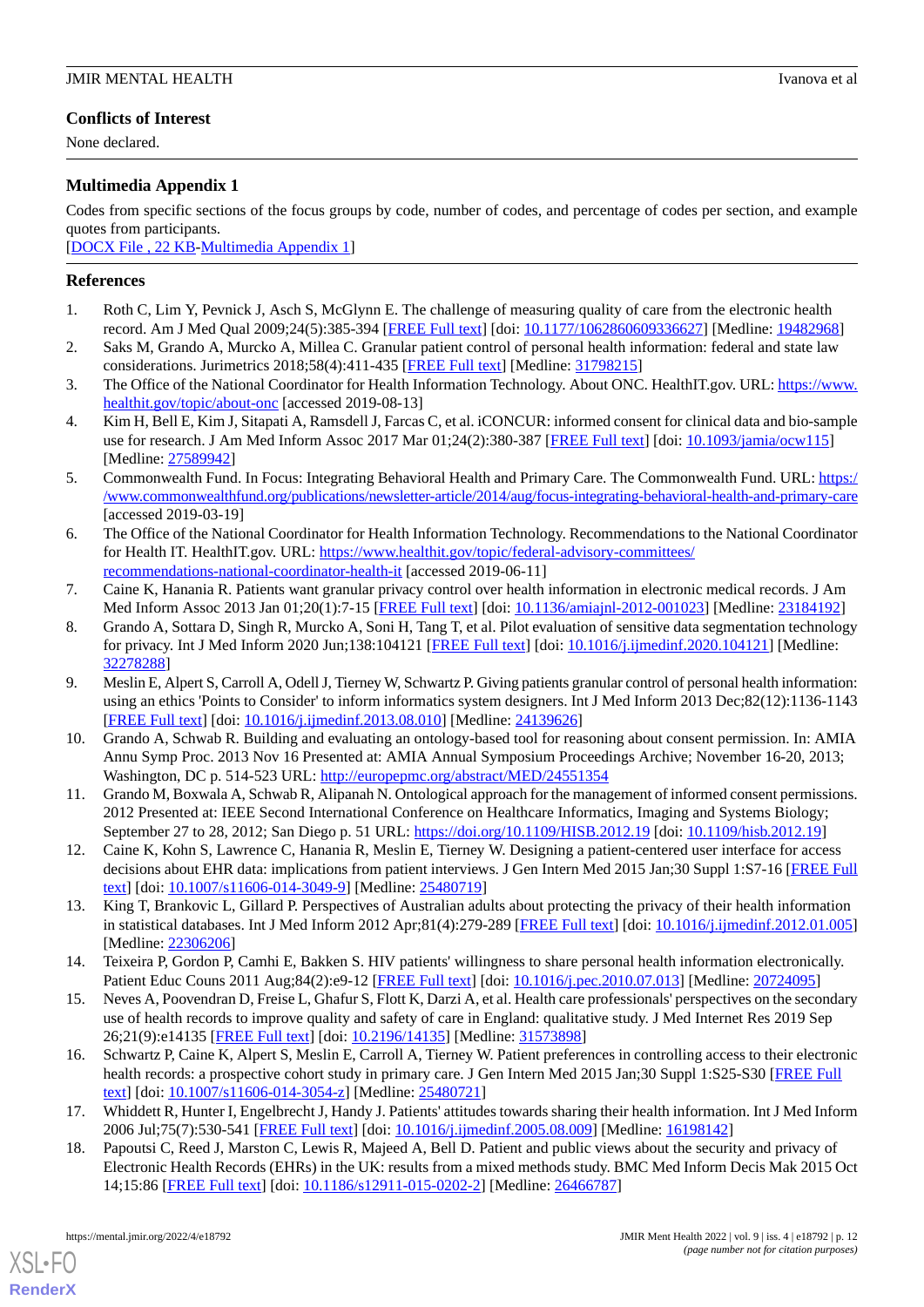## **JMIR MENTAL HEALTH** IVANOVA ET ALCOHOLOGICAL IN THE UNIVERSITY OF A LOCAL INCOLLECT IN THE UNIVERSITY OF A LOCAL INCOLLECT IN THE UNIVERSITY OF A LOCAL INCOLLECT IN THE UNIVERSITY OF A LOCAL INCOLLECT IN THE UNIVERSITY OF

- <span id="page-12-0"></span>19. Soni H, Grando A, Murcko A, Diaz S, Mukundan M, Idouraine N, et al. State of the art and a mixed-method personalized approach to assess patient perceptions on medical record sharing and sensitivity. J Biomed Inform 2020 Jan;101:103338 [[FREE Full text](https://linkinghub.elsevier.com/retrieve/pii/S1532-0464(19)30257-6)] [doi: [10.1016/j.jbi.2019.103338\]](http://dx.doi.org/10.1016/j.jbi.2019.103338) [Medline: [31726102](http://www.ncbi.nlm.nih.gov/entrez/query.fcgi?cmd=Retrieve&db=PubMed&list_uids=31726102&dopt=Abstract)]
- <span id="page-12-1"></span>20. Tierney W, Alpert S, Byrket A, Caine K, Leventhal J, Meslin E, et al. Provider responses to patients controlling access to their electronic health records: a prospective cohort study in primary care. J Gen Intern Med 2015 Jan;30 Suppl 1:S31-S37 [[FREE Full text](http://europepmc.org/abstract/MED/25480720)] [doi: [10.1007/s11606-014-3053-0\]](http://dx.doi.org/10.1007/s11606-014-3053-0) [Medline: [25480720](http://www.ncbi.nlm.nih.gov/entrez/query.fcgi?cmd=Retrieve&db=PubMed&list_uids=25480720&dopt=Abstract)]
- <span id="page-12-2"></span>21. Lamberg L. Confidentiality and privacy of electronic medical records: psychiatrists explore risks of the "information age". JAMA 2001 Jun 27;285(24):3075-3076 [[FREE Full text](https://doi.org/10.1001/jama.285.24.3075)] [doi: [10.1001/jama.285.24.3075\]](http://dx.doi.org/10.1001/jama.285.24.3075) [Medline: [11427118\]](http://www.ncbi.nlm.nih.gov/entrez/query.fcgi?cmd=Retrieve&db=PubMed&list_uids=11427118&dopt=Abstract)
- <span id="page-12-3"></span>22. Salomon R, Blackford J, Rosenbloom S, Seidel S, Clayton E, Dilts D, et al. Openness of patients' reporting with use of electronic records: psychiatric clinicians' views. J Am Med Inform Assoc 2010;17(1):54-60 [[FREE Full text\]](http://europepmc.org/abstract/MED/20064802) [doi: [10.1197/jamia.M3341](http://dx.doi.org/10.1197/jamia.M3341)] [Medline: [20064802](http://www.ncbi.nlm.nih.gov/entrez/query.fcgi?cmd=Retrieve&db=PubMed&list_uids=20064802&dopt=Abstract)]
- <span id="page-12-4"></span>23. Institute of Medicine (US) Committee on Quality Assurance and Accreditation Guidelines for Managed Behavioral Health Care M, Edmunds M, Frank R, Hogan M. Challenges in Delivery of Behavioral Health Care. In: Managing Managed Care Quality: Improvement in Behavioral Health. Washington (DC): National Academies Press (US); 1997:3.
- <span id="page-12-5"></span>24. Soni H, Ivanova J, Grando A, Murcko A, Chern D, Dye C, et al. A pilot comparison of medical records sensitivity perspectives of patients with behavioral health conditions and healthcare providers. Health Informatics J 2021;27(2):14604582211009925 [[FREE Full text](https://journals.sagepub.com/doi/10.1177/14604582211009925?url_ver=Z39.88-2003&rfr_id=ori:rid:crossref.org&rfr_dat=cr_pub%3dpubmed)] [doi: [10.1177/14604582211009925\]](http://dx.doi.org/10.1177/14604582211009925) [Medline: [33878989\]](http://www.ncbi.nlm.nih.gov/entrez/query.fcgi?cmd=Retrieve&db=PubMed&list_uids=33878989&dopt=Abstract)
- <span id="page-12-6"></span>25. Jia Z. Consent2Share: Patient-driven information consent management. FEI Systems. URL: [https://www.feisystems.com/](https://www.feisystems.com/solutions/behavioral-health/consent2share/) [solutions/behavioral-health/consent2share/](https://www.feisystems.com/solutions/behavioral-health/consent2share/) [accessed 2019-09-30]
- <span id="page-12-7"></span>26. Cornell Law. Definition of health care provider. LII / Legal Information Institute. URL: [https://www.law.cornell.edu/cfr/](https://www.law.cornell.edu/cfr/text/29/825.125) [text/29/825.125](https://www.law.cornell.edu/cfr/text/29/825.125) [accessed 2020-02-13]
- <span id="page-12-8"></span>27. Grando A, Ivanova J, Hiestand M, Soni H, Murcko A, Saks M, et al. Mental health professional perspectives on health data sharing: Mixed methods study. Health Informatics J 2020 Sep;26(3):2067-2082 [\[FREE Full text\]](https://journals.sagepub.com/doi/10.1177/1460458219893848?url_ver=Z39.88-2003&rfr_id=ori:rid:crossref.org&rfr_dat=cr_pub%3dpubmed) [doi: [10.1177/1460458219893848\]](http://dx.doi.org/10.1177/1460458219893848) [Medline: [31928295\]](http://www.ncbi.nlm.nih.gov/entrez/query.fcgi?cmd=Retrieve&db=PubMed&list_uids=31928295&dopt=Abstract)
- <span id="page-12-10"></span><span id="page-12-9"></span>28. Braun V, Clarke V. Using thematic analysis in psychology. Qual Res Psychol 2006 Jan;3(2):77-101 [[FREE Full text](https://doi.org/10.1191/1478088706qp063oa)] [doi: [10.1191/1478088706qp063oa](http://dx.doi.org/10.1191/1478088706qp063oa)]
- 29. Bernard HR. Research Methods in Anthropology: Qualitative and Quantitative Approaches. Maryland, United States: Rowman Altamira, 2011; Dec 1996:91-92.
- <span id="page-12-12"></span><span id="page-12-11"></span>30. Ivanova J, Tang T, Idouraine N, Murcko A, Whitfield M, Dye C, et al. Behavioral Health Professionals'Perceptions on Patient-Controlled Granular Information Sharing (Part 1): Focus Group Study. JMIR Ment Health 2022;9(4):e21208 [\[FREE](https://mental.jmir.org/2022/4/e21208) [Full text\]](https://mental.jmir.org/2022/4/e21208) [doi: [10.2196/21208\]](http://dx.doi.org/10.2196/21208)
- 31. Emanuel E, Emanuel LL. Four models of the physician-patient relationship. JAMA 1992;267(16):2221-2226. [Medline: [1556799\]](http://www.ncbi.nlm.nih.gov/entrez/query.fcgi?cmd=Retrieve&db=PubMed&list_uids=1556799&dopt=Abstract)
- 32. Esmaeilzadeh P. The impacts of the perceived transparency of privacy policies and trust in providers for building trust in health information exchange: empirical study. JMIR Med Inform 2019 Nov 26;7(4):e14050 [\[FREE Full text\]](https://medinform.jmir.org/2019/4/e14050/) [doi: [10.2196/14050\]](http://dx.doi.org/10.2196/14050) [Medline: [31769757\]](http://www.ncbi.nlm.nih.gov/entrez/query.fcgi?cmd=Retrieve&db=PubMed&list_uids=31769757&dopt=Abstract)
- <span id="page-12-14"></span>33. Dang B, Westbrook R, Njue S, Giordano T. Building trust and rapport early in the new doctor-patient relationship: a longitudinal qualitative study. BMC Med Educ 2017 Feb 02;17(1):32 [\[FREE Full text](https://bmcmededuc.biomedcentral.com/articles/10.1186/s12909-017-0868-5)] [doi: [10.1186/s12909-017-0868-5](http://dx.doi.org/10.1186/s12909-017-0868-5)] [Medline: [28148254](http://www.ncbi.nlm.nih.gov/entrez/query.fcgi?cmd=Retrieve&db=PubMed&list_uids=28148254&dopt=Abstract)]
- <span id="page-12-13"></span>34. Guadagnolo B, Cina K, Koop D, Brunette D, Petereit D. A pre-post survey analysis of satisfaction with health care and medical mistrust after patient navigation for American Indian cancer patients. J Health Care Poor Underserved 2011 Nov;22(4):1331-1343 [[FREE Full text](http://europepmc.org/abstract/MED/22080713)] [doi: [10.1353/hpu.2011.0115\]](http://dx.doi.org/10.1353/hpu.2011.0115) [Medline: [22080713\]](http://www.ncbi.nlm.nih.gov/entrez/query.fcgi?cmd=Retrieve&db=PubMed&list_uids=22080713&dopt=Abstract)
- <span id="page-12-15"></span>35. Ivanova J, Grando A, Murcko A, Saks M, Whitfield M, Dye C, et al. Mental health professionals' perceptions on patients control of data sharing. Health Informatics J 2020 Sep;26(3):2011-2029 [\[FREE Full text\]](https://journals.sagepub.com/doi/10.1177/1460458219893845?url_ver=Z39.88-2003&rfr_id=ori:rid:crossref.org&rfr_dat=cr_pub%3dpubmed) [doi: [10.1177/1460458219893845](http://dx.doi.org/10.1177/1460458219893845)] [Medline: [31912744](http://www.ncbi.nlm.nih.gov/entrez/query.fcgi?cmd=Retrieve&db=PubMed&list_uids=31912744&dopt=Abstract)]
- <span id="page-12-16"></span>36. Abdelhamid M, Gaia J, Sanders G. Putting the focus back on the patient: how privacy concerns affect personal health information sharing intentions. J Med Internet Res 2017 Sep 13;19(9):e169 [\[FREE Full text\]](https://www.jmir.org/2017/9/e169/) [doi: [10.2196/jmir.6877\]](http://dx.doi.org/10.2196/jmir.6877) [Medline: [28903895](http://www.ncbi.nlm.nih.gov/entrez/query.fcgi?cmd=Retrieve&db=PubMed&list_uids=28903895&dopt=Abstract)]
- 37. Grando M, Murcko A, Mahankali S, Saks M, Zent M, Chern D, et al. A study to elicit behavioral health patients' and providers' opinions on health records consent. J Law Med Ethics 2017 Jun;45(2):238-259 [[FREE Full text](http://europepmc.org/abstract/MED/30976154)] [doi: [10.1177/1073110517720653\]](http://dx.doi.org/10.1177/1073110517720653) [Medline: [30976154\]](http://www.ncbi.nlm.nih.gov/entrez/query.fcgi?cmd=Retrieve&db=PubMed&list_uids=30976154&dopt=Abstract)
- 38. Baltaxe E, Czypionka T, Kraus M, Reiss M, Askildsen J, Grenkovic R, et al. Digital health transformation of integrated care in Europe: overarching analysis of 17 integrated care programs. J Med Internet Res 2019 Sep 26;21(9):e14956 [\[FREE](https://www.jmir.org/2019/9/e14956/) [Full text\]](https://www.jmir.org/2019/9/e14956/) [doi: [10.2196/14956\]](http://dx.doi.org/10.2196/14956) [Medline: [31573914](http://www.ncbi.nlm.nih.gov/entrez/query.fcgi?cmd=Retrieve&db=PubMed&list_uids=31573914&dopt=Abstract)]

## **Abbreviations**

[XSL](http://www.w3.org/Style/XSL)•FO **[RenderX](http://www.renderx.com/)**

**EHR:** electronic health record **GBH:** general behavioral health